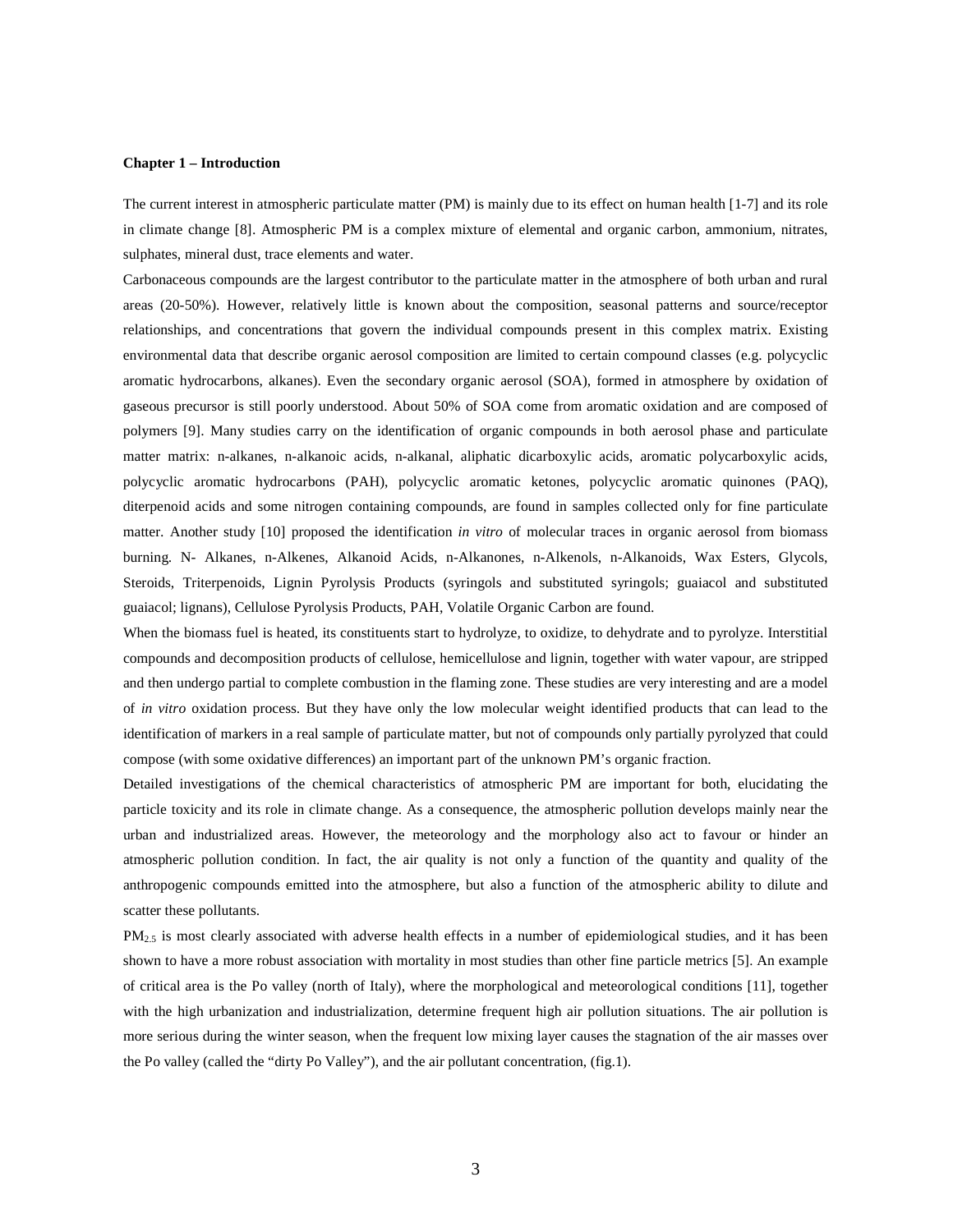

Fig. 1 - The satellite image shows in the red dashed area a big cloud of desert dust moving towards Europe. In Northern Italy, however, emissions from the industrialised Po valley pollute the air, ("Atmospheric Composition Change" – European Network of Excellence).

The new Directive, 2008/50/EC (that could be acknowledged in two years), comes near to the WHO quality guidelines for the Particulate Matter, (tab.1) [12]:

| Particulate Matter         | 24-hour average PM10           | Annual Average PM10 | 24-hour average PM2,5 | Annual Average PM2,5 |
|----------------------------|--------------------------------|---------------------|-----------------------|----------------------|
| 2008/50/EC                 | $35 \mu g/m^3$ , not more than | $28 \text{ µg/m}^3$ | none                  | $17 \mu g/m^3$       |
| Upper assessment threshold | 35 times/year                  |                     |                       |                      |
| 2008/50/EC                 | $25 \mu g/m^3$ , not more than | $20 \text{ µg/m}^3$ | none                  | $12 \mu g/m^3$       |
| Lower assessment threshold | 35 times/year                  |                     |                       |                      |
| WHO limit value            | $50 \mu g/m^3$                 | $20 \mu g/m^3$      | $25 \mu g/m^3$        | $10 \mu g/m^3$       |

Tab.1 - Directive 2008/50/EC for the Particulate Matter Emissions.

The values of particulate matter, as could be seen in the fig.2, and the monitored biological effects, in the area object of study, explain the interest in the presented research.

The present paper will study the atmospheric concentration and behaviour of specific organic compounds in the Lombardy Region, a critical area for atmospheric pollution. The attention will be focused on compounds that can give information on the polymeric fraction of particulate matter, the important toxicological pollutants and their mechanism of action on human health.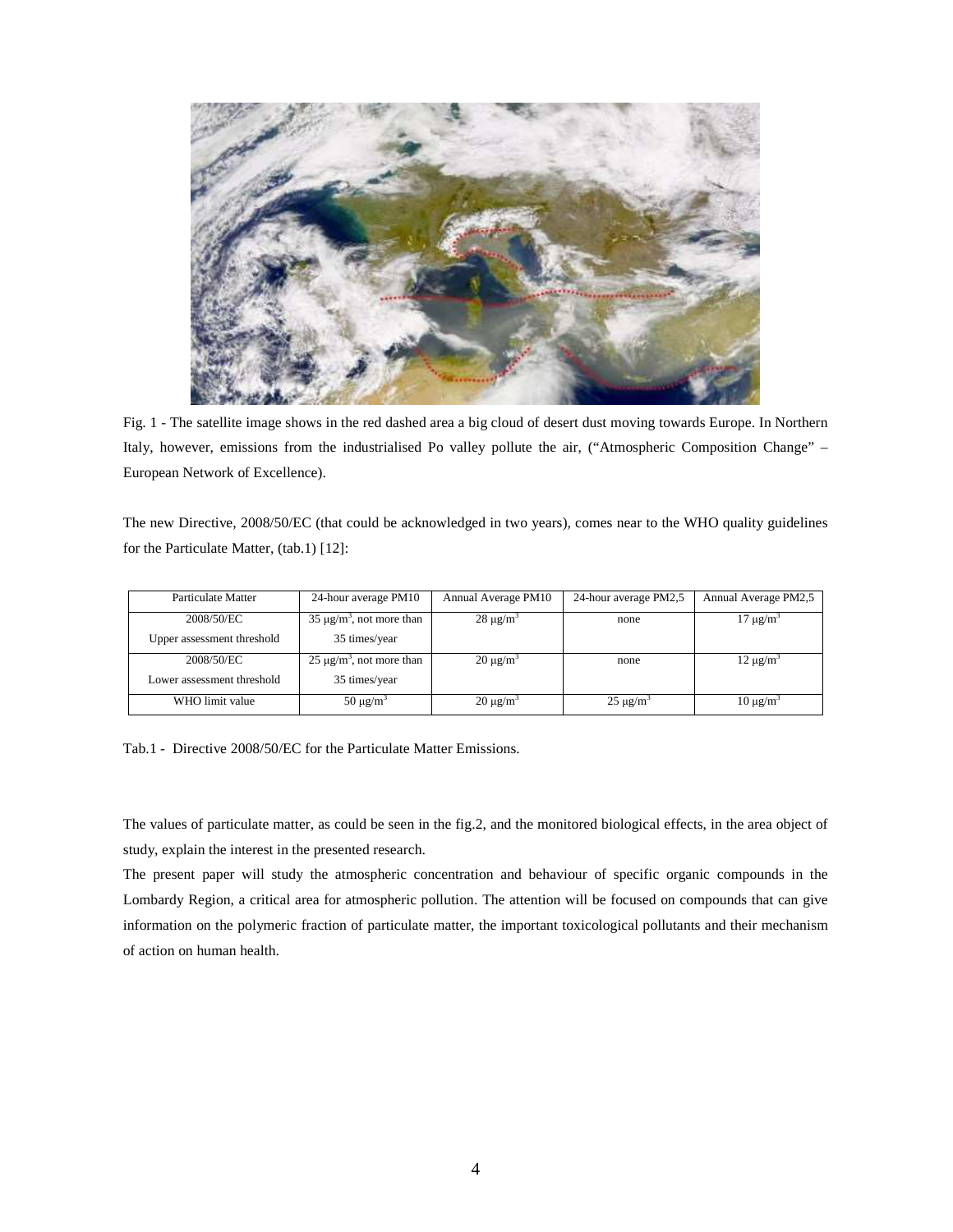

Fig.2 – Concentration of Particulate Matter in the Urban City of Milan.

Organic matter in the tropospheric aerosol derives from two major sources and is admixed depending on the geographic area. These sources are biogenic detritus and anthropogenic emissions. Moreover the bibliographic research showed how the biogenic material is one of the most important constituents of the complex environmental matrix as atmospheric particulate matter [9]. In fact, there was a close molar balance between organic matter production and the total polymeric content, which could contribute to many important atmospheric process. In particular, the study of lignin was treated, the second most important natural biopolymer [13]. Its structure is like a net of unstructured, branched and randomly sorted polymers, with some interactive inter-unity bonds [14]. So, the research method employed for the lignin compounds could be extended (with appropriate changes) to other polymeric components like cellulose, pectin, hemicellulose, etc.

Information on emission sources of trace anthropogenic organic compounds is also obtained to evaluate the abundances in different sites (urban; rural and remote), which represent different pollution levels and quality, and the particulate toxicity depends on the chemical composition. In fact a pollutant emitted in the atmosphere could react or not, near or far from the local emission in the gaseous or particulate phase, with the production of other toxic or more toxic compounds. The studies of Oxygenated Polycyclic Aromatic Hydrocarbons, secondary products of Polycyclic Aromatic Hydrocarbons, are good markers for the long range study of sources and fate of pollutants.

Another pollutant of new interest in the particulate matter study is Bisphenol A (BPA). The molecule was originally tested as synthetic estrogen, then abandoned for the Diethylstilbestrol (DES) [15, 16]. Currently, it constitutes the monomer in the synthesis of polycarbonate plastic, used, among other things, like raw material for food and drink containers. The high amounts industrially supplied every year, have produced contamination of the different environmental compartments [17]. Moreover, it is present in the urban particulate matter and combustion emissions [18]. The released BPA, especially at the high temperature, from food containers and from parts of electrical material, is assumed respectively by food's ingestion and inhalation of the atmospheric particulate matter. Therefore people turn out subordinated to a high exposure: the xenobiotic is concentrated in nano-molar level concentrations in serum, maternal milk, urines and amniotic fluid.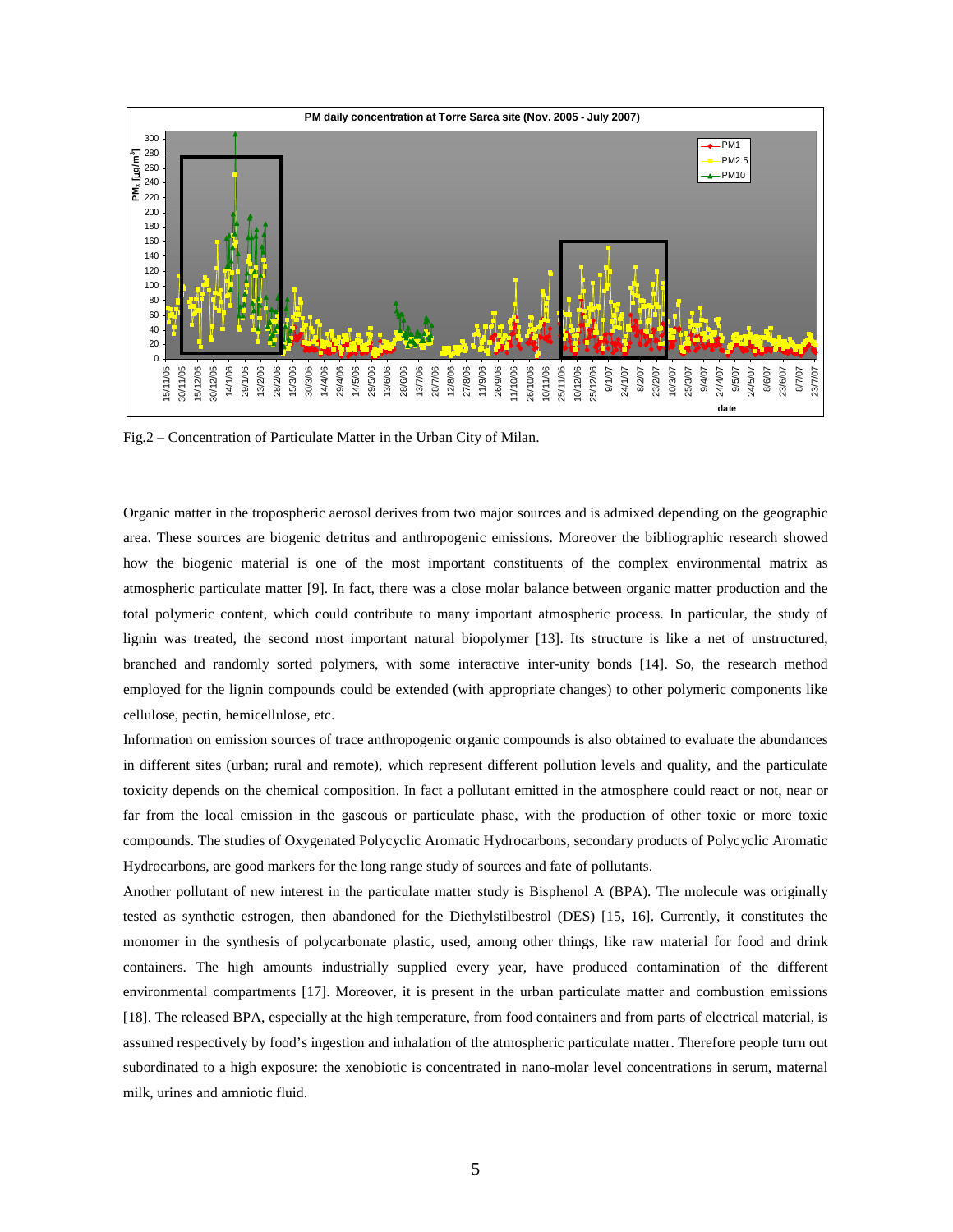Close to the study of chemical composition of particulate matter, there is a high interest on the research concerning the matrix biological effects on human health and its toxic components. A logical temporal relationship exists, with exposure (e.g. daily peaks in PM), followed by effects (e.g. increased mortality and hospitalizations), although the rapidity with which mortality has been observed following incidents of high exposure remains a puzzle in terms of the particles' mechanism of action. Also the study of biological mechanism of action of the same pollutants is necessary in order to understand the possible common structure of these molecules and to predict the pathways involved. The practice could be due to predictive results and address the *in vivo* and *in vitro* studies.

Therefore a protocol was settled for the molecular docking study of environmental pollutant focused on Bisphenol A, as a case study, because of the abundant bibliographic references on its toxic effect.

#### **1.1 Particulate Matter: Dimensional Characterization**

Particles emitted from air pollution sources and formed by natural processes have a number of different shapes and densities, [19-21]. The particle size definition for spherical particles is the diameter of the particle, but some particles aren't spherical and others have different composition, i.e. different densities. The necessity to use an international particle size definition was instituted, the "aerodynamic equivalent diameter", (AED;  $d_{ae}$ ), the "diameter of a spherical particle having a density of 1  $g/cm<sup>3</sup>$  that has the same inertial properties (terminal settling velocity) in the gas as the particle of interest".

Particles that appear to have different physical sizes and shapes can have the same aerodynamic diameter and conversely some particles that appear to be visually similar can have different aerodynamic diameters. Since in the atmosphere and in the respiratory system the particles of different sizes behave differently, it is necessary to divide the particulate matter in different categories. The EPA has defined four terms for categorizing particles of different sizes. Figure 3 displays the EPA terminology along with the corresponding particle sizes.



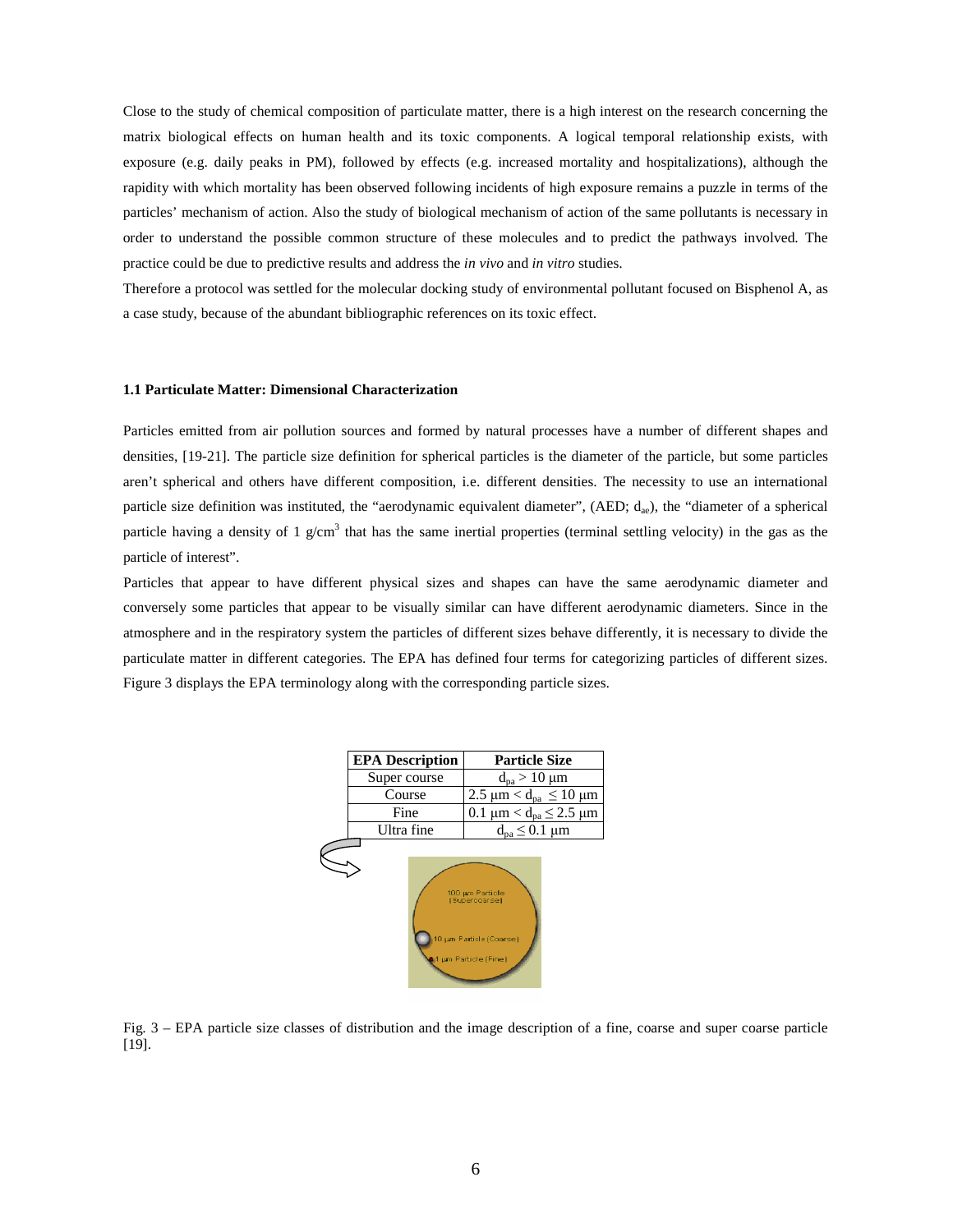In addition to the terminology provided in fig. 3, the EPA (setting the National Ambient Air Quality Standard – NAAQS) categorizes particles as follows:

- Total Suspended Particulate Matter (TSP)
- $PM_{10}$
- $PM<sub>2.5</sub>$
- Particles less than 0.1  $\mu$ m
- Condensable Particulate Matter

These particle categories are important because particulate matter is regulated and tested under these categories. Figure 4 displays a typical size distribution of ambient particulate matter that combines the discussed classification schemes.



 $F = F$ requency, % particles by mass

Fig. 4 – Correlation between the particulate matter's particle size distribution and the EPA tested categories [19].

The U.S. EPA defines  $PM_{10}$  as *"particulate matter with a diameter of 10*  $\mu$ *m collected with 50% efficiency by a PM<sub>10</sub> sampling collection device"* [19].

As with PM10, EPA defines **PM2.5** as *"particulate matter with a diameter of 2.5* µ*m collected with 48% efficiency by a PM2.5 sampling collection device"* [19].

Normal weather patterns can keep PM2.5 particles airborne for several hours to several days and enable these particles to cover hundreds of miles. Particles  $\lt 1 \mu m$  in diameter are termed sub micrometer: particles in the range of 0.2 to 0.5 µ**m** are common in many types of combustion, waste incineration, and metallurgical sources. Particles in the range of **0.1 to 1.0**  $\mu$ m are important because they can represent a significant fraction of the particulate emissions from some types of industrial sources (tab. 1). Particles composed of as little as 20 to 50 molecules clustered together can exist in a stable form. Some industrial processes such as combustion and metallurgical sources generate particles in the range of 0.01 to 0.1 µm. These sizes are approaching the size of individual gas molecules, which are in the range of 0.0002 to 0.001  $\mu$ m. However, particles in the size range of 0.01 to 0.1  $\mu$ m tend to agglomerate rapidly to yield particles in the greater than 0.1 µm range.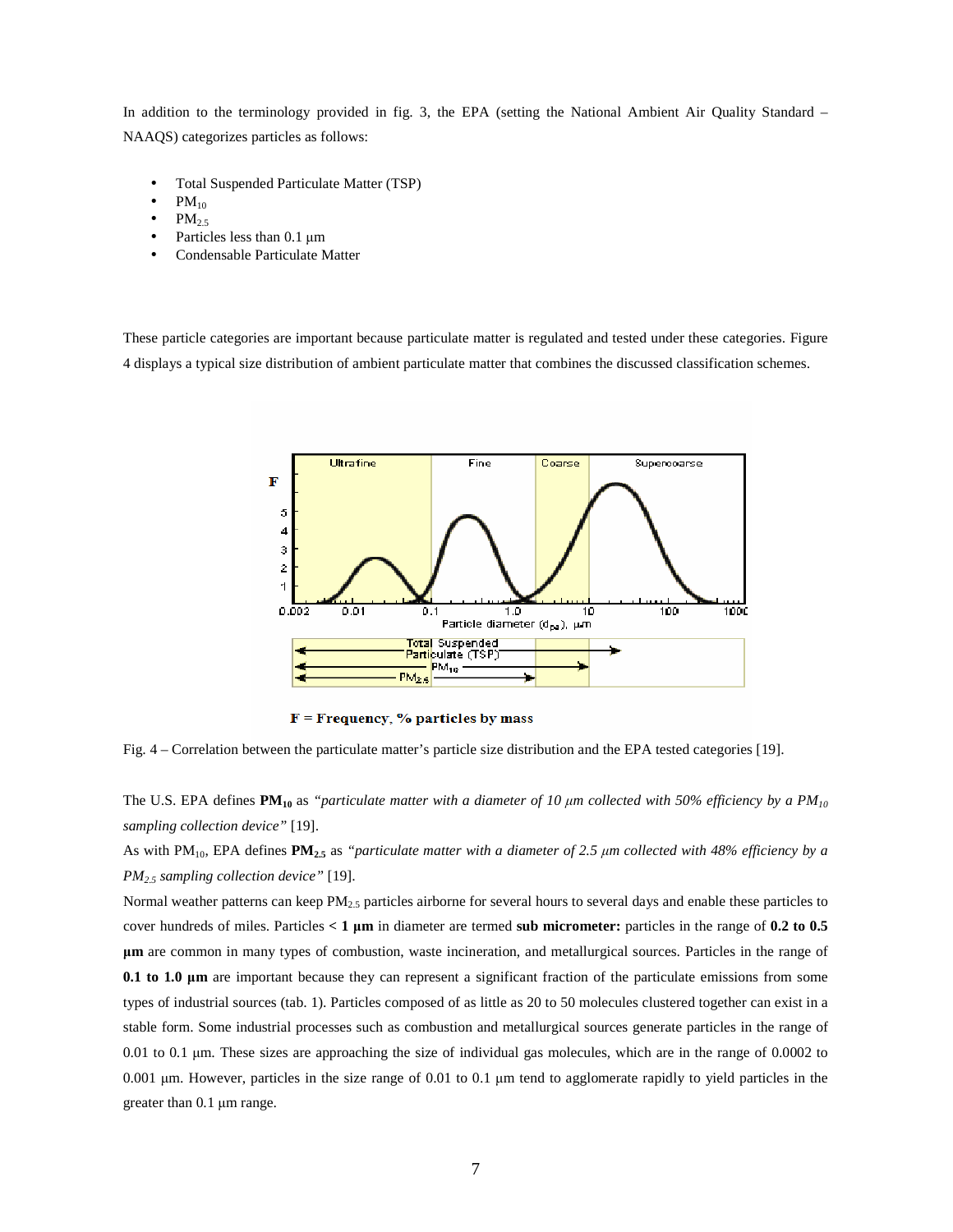Particulate matter formed by condensing gas or vapours is referred to as **condensable particulate matter**. Condensable particulate matter formed by chemical reactions as well as by physical phenomena, (tab. 2).

For many anthropogenic sources, the observed particulate matter distribution approximates a lognormal distribution. Therefore, it is often beneficial to work with particle size distributions on a logarithmic basis.

| <b>TYPE</b>                     | Dimensional Composition                                                                                     | <b>Main Sources</b>                                                                                                                                             | <b>Behaviour</b>                                                                                                                                                             |
|---------------------------------|-------------------------------------------------------------------------------------------------------------|-----------------------------------------------------------------------------------------------------------------------------------------------------------------|------------------------------------------------------------------------------------------------------------------------------------------------------------------------------|
| <b>TPS</b>                      | <b>Total suspended Particulate</b><br>matter: ultra fine; fine;<br>coarse; partly super coarse<br>fractions | Traffic; domestic; industrial;<br>bacteria; pollen; biogenic and<br>anthropogenic fibres; mechanical<br>forces such as crushing and<br>abrasion of soil or dust | Short retention time in air for the<br>super coarse and coarse<br>component. Long retention time<br>in air (from hour to several days)<br>for fine and ultra fine component. |
| <b>PM 10</b>                    | Coarse; Fine and Ultra fine<br>fractions                                                                    | Traffic; domestic; industrial;<br>bacteria; anthropogenic and<br>biogenic crushing and abrasion of<br>soil and dust                                             | Medium permanence in air for the<br>coarse fraction; long for the fine<br>and ultra fine components.                                                                         |
| PM 2.5                          | Fine and Ultra fine fractions                                                                               | Traffic; domestic; industrial<br>emission                                                                                                                       | High permanence in air and<br>possibility of transport for<br>hundred of miles.                                                                                              |
| <b>Sub micrometer Particles</b> | Partly Fine and Ultra fine<br>fractions                                                                     | Industrial sources combustion;<br>waste incineration; metallurgical<br>sources                                                                                  | High permanence in air and<br>possibility of transport for<br>hundred of miles.                                                                                              |
| Particles less than $0.1 \mu m$ | Ultra fine fraction of 20-50<br>molecules clustered<br>together                                             | Combustion; metallurgical<br>sources                                                                                                                            | Rapid aggregation in particles<br>greater than $0.1 \mu m$ .                                                                                                                 |
| Condensable Particulate Matter  | Condensed gases or<br>vapours formed                                                                        | Industrial and traffic stacks                                                                                                                                   | Condensation or reaction in air (in<br>about a few seconds) upon<br>cooling and dilution.                                                                                    |

Tab. 2 – Description of the different particulate matter fraction for their dimension, composition, sources and behaviours.

### **1.2 Particulate Matter: Sources**

Atmospheric aerosol particles can be divided into two classes according to their formation mechanism: *primary* particles have been emitted directly from sources into the atmosphere, whereas *secondary* particles are those produced in the atmosphere [22]. The sources' contributions depend on the geographical location, season and meteorology. The major sources are presented below.

*Primary sources*. The primary aerosol particles in urban air originate from a wide variety of sources, which can be classified according to the particle size. The main sources of *Fine particles* ( $Dp < 1 \mu m$ ) are various combustion processes, including diesel and gasoline vehicles, biomass burning, industrial activities, energy production and special activities. *Coarse particles* ( $Dp > 1 \mu m$ ) are emitted from different mechanical processes; the main sources are soilrelated dust, sea salt and biogenic particles including bacteria, fungal spores and pollen. In general, primary fine particles in the urban atmosphere result mainly from anthropogenic activities, whereas both natural and anthropogenic sources make a significant contribution to the primary coarse particles present in urban air [23].

*Secondary sources*. A significant fraction of the particulate mass in the atmosphere is formed principally through gasto-particle conversion but also through condensation, evaporation and coagulation with other particles or activation in condition of super saturation [24]. The gases producing secondary particles originate from both natural and anthropogenic sources.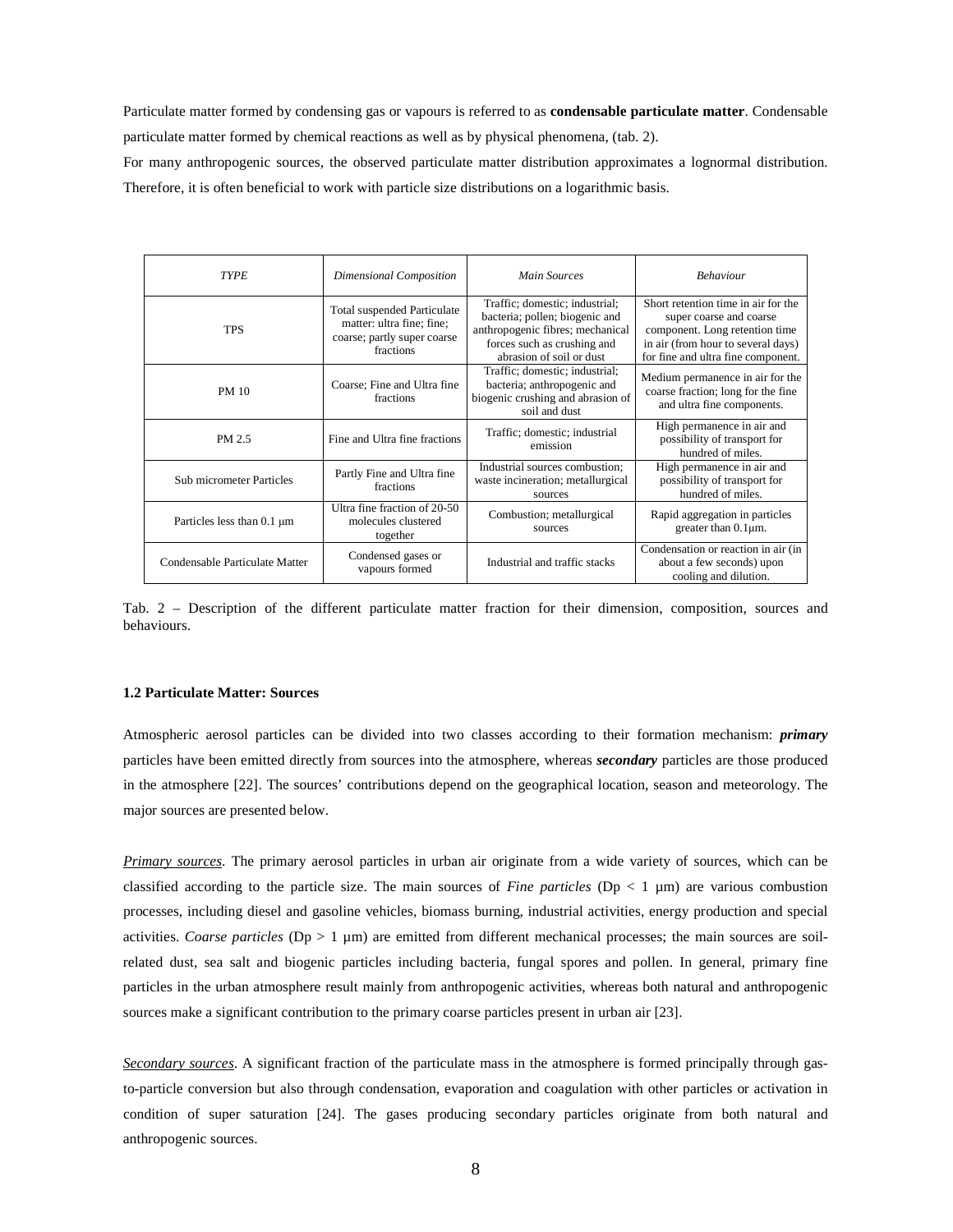#### *Industrial sources***.**

Physical attrition occurs when two surfaces rub together. The compositions and densities of these particles are identical to the parent materials. The dust particles formed range from less than  $10$  to almost  $1000 \mu m$ . Most industrial scale combustion processes (for example, coal-fired boilers and oil-fired boilers) use physical attrition in order to prepare or to introduce their fuel into the furnace (fig.5).

Combustion Particle Burnout occurs when fuel particles are injected into the hot furnace, like in fossil-fuel-fired boilers, the fuel particles, which started as 10 to 1000 µm particles, are reduced to ash and char particles that are primarily in the 1 to  $100 \mu m$  range.

Homogeneous nucleation and heterogeneous nucleation involve the conversion of vapour phase materials to particulate when the vapour-containing gas streams cools to the dew point. Homogeneous nucleation is composed entirely by the vapour phase material that involves only one compound. Heterogeneous nucleation is the accumulation of material on the surfaces of existing particles, involving more than one compound. The vapour phase material contributors are: (1) organic compounds, and (2) inorganic metals and metal compounds. In a waste incinerator, waste that turns into organic vapour and is generally oxidized completely to carbon dioxide and water. However, if there is an upset in the combustion process organic compounds, volatile metals and metal compounds or their partial oxidation products remain in the gas stream as it leaves the incinerator and can condense homogeneously or heterogeneously. Homogeneous and heterogeneous nucleation create small particles, between 0.1 and 1.0  $\mu$ m with the enrichment in the sub micrometer size range (fig.5). The involved industrial processes are fossil fuel combustion, incineration, industrial furnaces and metallurgical processes. Consequently, very small particles have more potentially toxic materials than large particles leaving the processes. During heterogeneous nucleation, small quantities of metals are deposited on the surface of many small particles. In this form, the metals are available to participate in catalytic reactions with gases or other vapour phase materials that are continuing to nucleate.

Droplet Evaporation Some air pollution control systems use solid-containing water recycled from wet scrubbers to cool the gas streams. The water streams are atomized during injection into the hot gas streams. As these small droplets evaporate to dryness, the suspended and dissolved solids are released as small particles that probably creates particles that range in size from 0.1 to 20  $\mu$ m (fig.5).



Fig. 5– Particle size range for formation mechanism directly correlated with the smaller industrial and household emissions.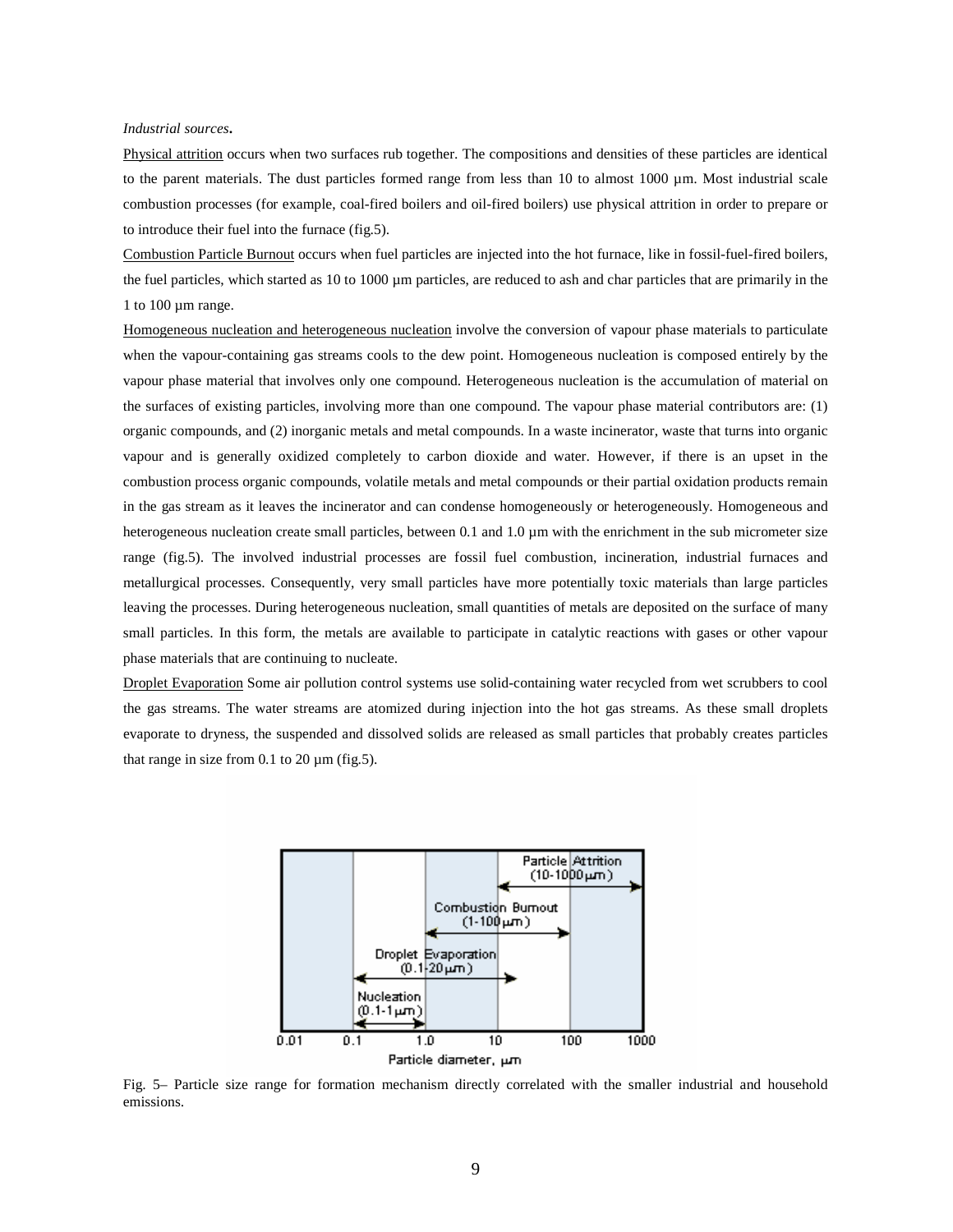#### **1.3 Particulate Matter: Evolution**

The atmospheric aerosol encounters evolution by coagulation, chemical reaction and activation. The *coagulation* process occurs with two particles for thermal agitation with formation of a bigger particle. Globally there is a particle number loss, but the mass concentration of atmospheric aerosol remains unchanged. Only the particles with a  $d_{ae}$ <10nm grow by coagulation: so, these fine particles are observed only near their sources. In the *condensation* process, the chemical semivolatil compounds (ex.  $NH_4NO_3$ ) pass through the gaseous state to a major density state, liquid or solid. It can occur when the thermodynamic equilibrium of the chemical compound moves from the gaseous to the particulate phase because of external conditions. The main inorganic gaseous species involved in the condensation and growth of aerosol particles are  $NH_3$ ,  $HNO_3$ ,  $H_2SO_4$ , HCl.

In opposition to the condensation process we could have *evaporation*. In fig. 6 the different atmospheric transformations of particulate matter [24] are presented.

The activation of aerosol's particles to form small drops (of fog or clouds) occurs when, in super saturation condition of watery vapour (Relative Humidity – RH>100%), the particles grow quickly because of the condensation of the watery vapour itself. The critic super saturation value, in order that activation could happen, depends (Köler's theory) on the soluble material (inorganic salts and organic soluble compounds) contained in the Cloud Condensation Nucleus and on its hygroscopic capacity (the material's tendency, by then dissolved, to lower equilibrium pressure of the watery vapour on the solution) [24]. Besides the watery vapour, some soluble gas (ex.  $HNO<sub>3</sub>$ ) can condense during the activation process, increasing the solutes content in the aqueous phase and dreasing therefore the critic super saturation vapour. The aerosol is removed from the atmosphere with wet and dry deposition. The bigger particles  $(d_{ae} > 1 \mu m)$ , leave a sediment, while the particles with a  $d_{ac}$ <1 µm are removed for permeation head toward the earth's surface, mainly through a wet deposition process, as a consequence of activation in the clouds and subsequent precipitation. Among the several chemical-physical phenomenon concerning the compound dispersed in the atmosphere, the photochemical processes in some occasion could lead to the formation of photochemical smog, characterized of a high production of secondary pollutants as  $O_3$ , HNO<sub>3</sub>, and resulting organic compounds as PAN, particulate phase compounds as  $NO_3^-$  and  $SO_4^2$ . A lot of these organic compounds are subsequently absorbed on the aerosol surface, affecting the chemicalphysical characteristic of the particulate matter itself.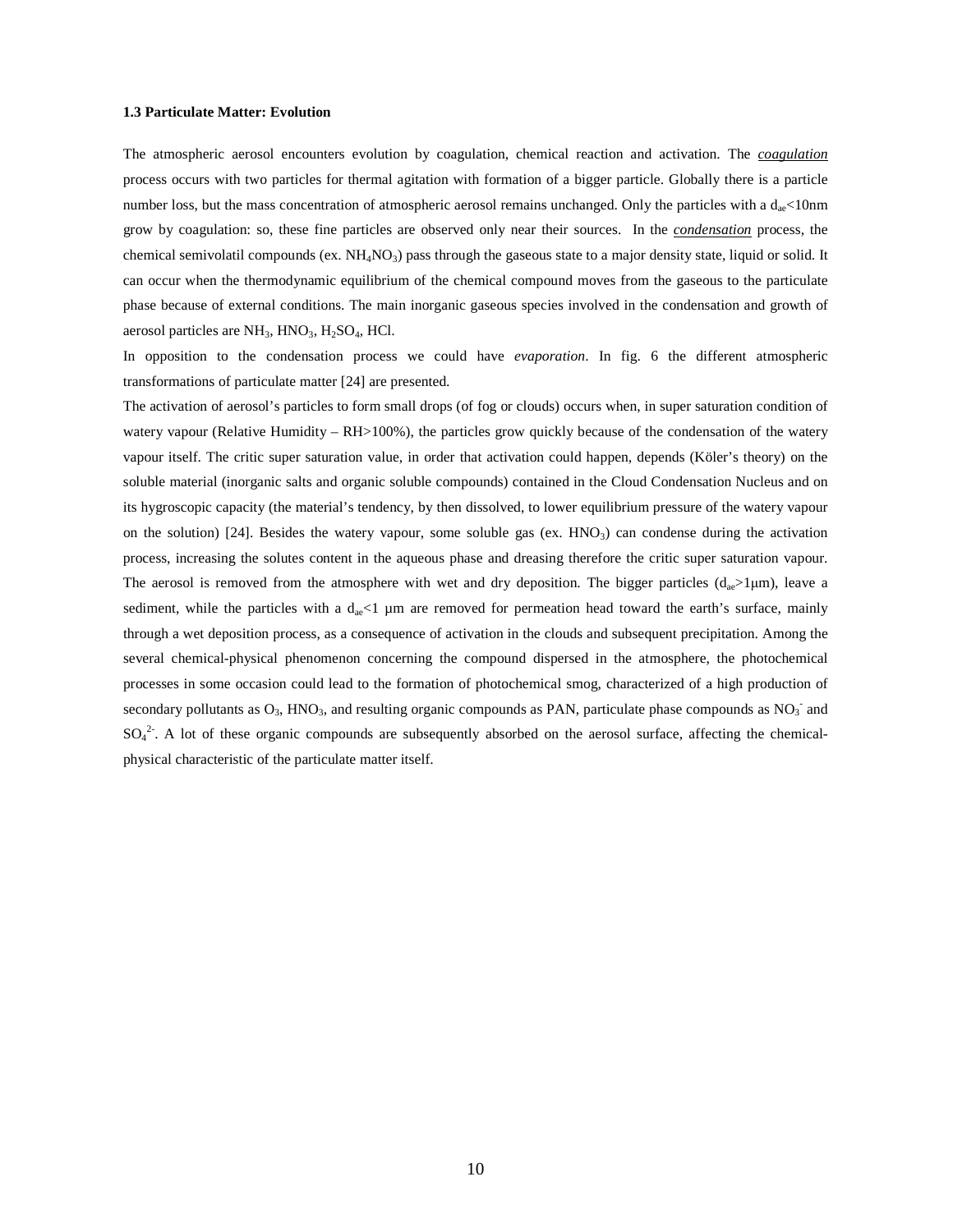

Fig.6 – Microphysical processes influencing size distribution and chemical composition of atmospheric aerosol, [24].

The particles are named in correlation with their coagulation capacity and diameter size as:

- *Coarse mode particles Dp > 1000 nm;*
- *Accumulation mode particles 100 < Dp < 1000 nm;*
- *Aitken mode particles 10 < Dp < 100 nm;*
- *Nucleation mode particles Dp < 10 nm,* [25].

*For an Urban environment (city of Milan)*. Emissions from traffic and industrial sources are linked with the Nucleation mode (maximum diameter size 15 nm). The Accumulation mode particles, however present, come from a more aged aerosol with a regional scale circulation and are formed by cloud processing and condensation [25]

*Sub-Urban Environment (semi-urban area 50 Km far from Milan)*. This area is majorly influenced from an instable Aitken mode (because of it is freshly formed by coagulation and growth of the Nucleation mode). The Accumulation mode is also present, partly coming from the coagulation and growth of the Nucleation mode and partly coming from aged particles, formed by cloud processing and coagulation [25].

## **1.4 The lignin [26-28].**

The foremost support of overland plant is grounded on the rigidness of the tissues thanks to the presence of specialized cell walls: this kind of support is the wood. It's the frame established of the lignin walls that sustains a tree. The gymnosperm plants (conifer) have a simple structure (homogenous and regular wood), while the angiosperm (broadleaved) has a specialized element that leads to a complex composition and a heterogeneous system. The vegetal cell has a wall rather fine but mechanically strong: the primary cell wall is framed of hemicellulose absorbed in a polysaccharide matrix and pectin plus some structural proteins, not very specialized and similar in all types of plants;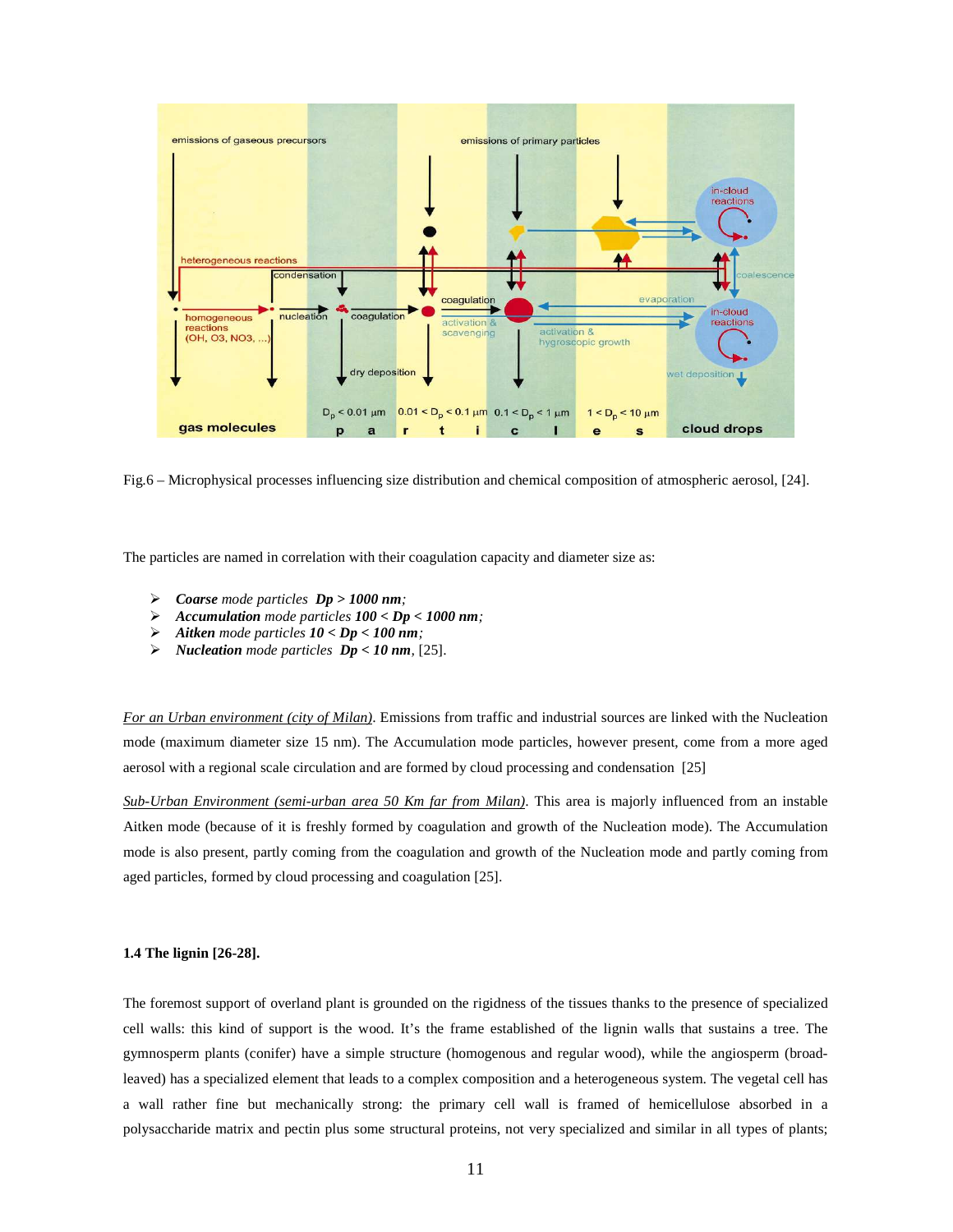the secondary cell wall is framed of lignin and hemicellulose, more strong and thick. Between a primary and a secondary cell there is a median layer rich on pectin (colloid carbohydrates) and on different protein composition.

The hemicellulose is a polysaccharide plant that is bound with a cellulose that compounded a slippery shell. The pectins shape a gel in which the cellulose and the hemicellulose are dipped to preserve the cell aggregation. The structural proteins add mechanical strength.

The *cellulose*, fig.7, is a polymer compounded of β-D-glucose's linear chains condensed through β (1-4) glycoside bonds present in starch and other carbohydrates: because of the bond's conformation, the polymer's repetitive unite is the dimmer (cellobiose).

Cellulose is a straight chain polymer: the molecule adopts an extended rod-like conformation. In microfibrils, the multiple hydroxyl groups on the glucose residues hydrogen bond with each other, holding the chains firmly together and contributing to their high tensile strength. This strength is important in cell walls, where they are mashed into a carbohydrate matrix, conferring rigidity to plant cells. The lateral width of the cellulose microfibril has been estimated as 4-10 nm. The ability to break down cellulose directly is possessed only by certain bacteria (which have specific enzymes) like or by fungi. The enzymes cleave the glycoside linkage in cellulose. Many cellulolytic bacteria, fungi or enzymes break down cellulose into shorter linked chains.

The cellulose is insoluble and doesn't chemically attack unless with the required enzymes; the hemicellulose is chemically attacked by caustic solutions (NaOH 0.1-4 M). In the primary cell's wall the hemicellulose is compounded of xyloglucane, a polysaccharide with a frame like the cellulose one's with a short lateral chains that give a planar configuration. Depending on the growth and the species, the hemicellulose fraction of the cell wall contains even *xylane*, figure 8, (the xylane is principal constituent of the hemicellulose of the secondary cell wall) and *glucomannan*.

Although the backbone xylane structure is similar to that occurring in cellulose there is little driving force to produce crystalline type structures as the intra and inter-molecular hydrogen bonds associated with the 6-hydroxyl groups are necessarily absent. For example the *arabinoxylane* (present in grasses), consist of 1500 - 5000 residues.



Fig. 7 – Structure of cellulose.



Fig. 8 – Structure of xylane.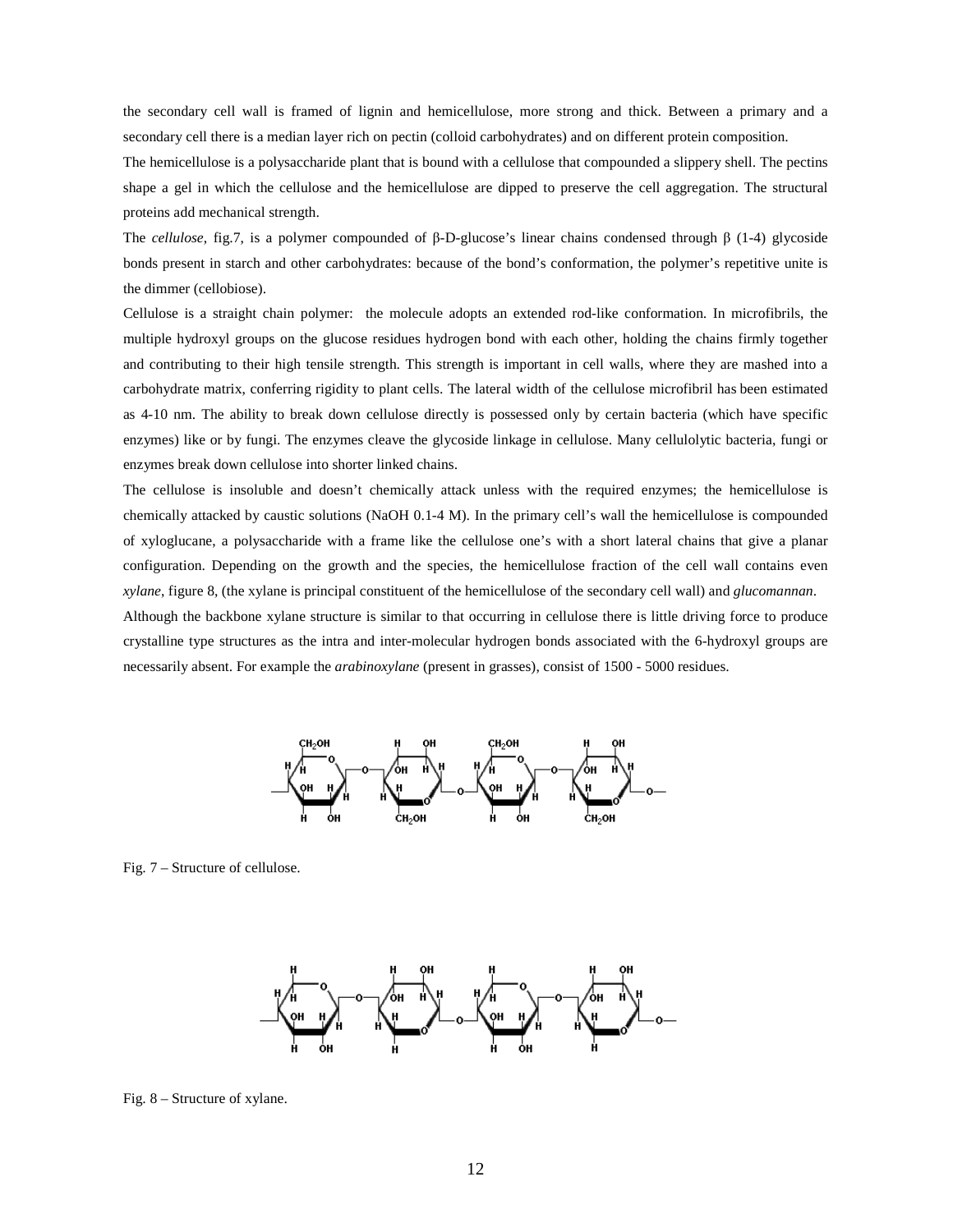Pectin is a polysaccharide that acts as a cementing material in the cell walls of all plant tissues. Pectin is the methylated ester of polygalacturonic acid, which consists of chains of 300 to 1000 **galacturonic acid** units joined with 1α→4 linkages. The Degree of Esterification (DE) affects the pectin gelling properties. The structure shown in fig. 9, has three methyl ester forms (**-COOCH3**) for every two carboxyl groups (**-COOH**), hence it has a 60% degree of esterification, normally called a DE-60 pectin. It is the cell wall most soluble polysaccharide: they can be extracted in hot water.



Fig. 9 – Structure of pectin.

All the plant's shares open to the atmosphere are covered by macromolecules or long chains of fatty acids hydroxylates, mixture of lipids, alcohols, alkanes (C21-37), esters and carboxylic acids.

Finally Amino acids, chlorophyll and nucleotide are primary metabolites; the terpenes, phenols and alkaloids (for example the cyanogen glycoside) are secondary metabolites.

For the study of lignin polymers, *tannins and flavonoids* (15 carbon atoms compounds two aromatic ring bond with a C3 bridge), are more important as precursors. They include simple phenylpropanes (like trans-cinnamic acid; paracumaric acid and derivates); cumarines (phenylpropanoic lattons); benzoic acids derivates (fig.10). The tannins can show themselves as a condensation of different unit of flavonoids to form a polymer that could be hydrolysed with strong acids or as a condensation of gallic acid polymer, simple sugars and phenolic acids (fig.11). The last ones have a smaller dimension than the first ones, that's the reason why they can hydrolyse with diluted solutions of acids.



Fig. 10 – Structure of some tannins.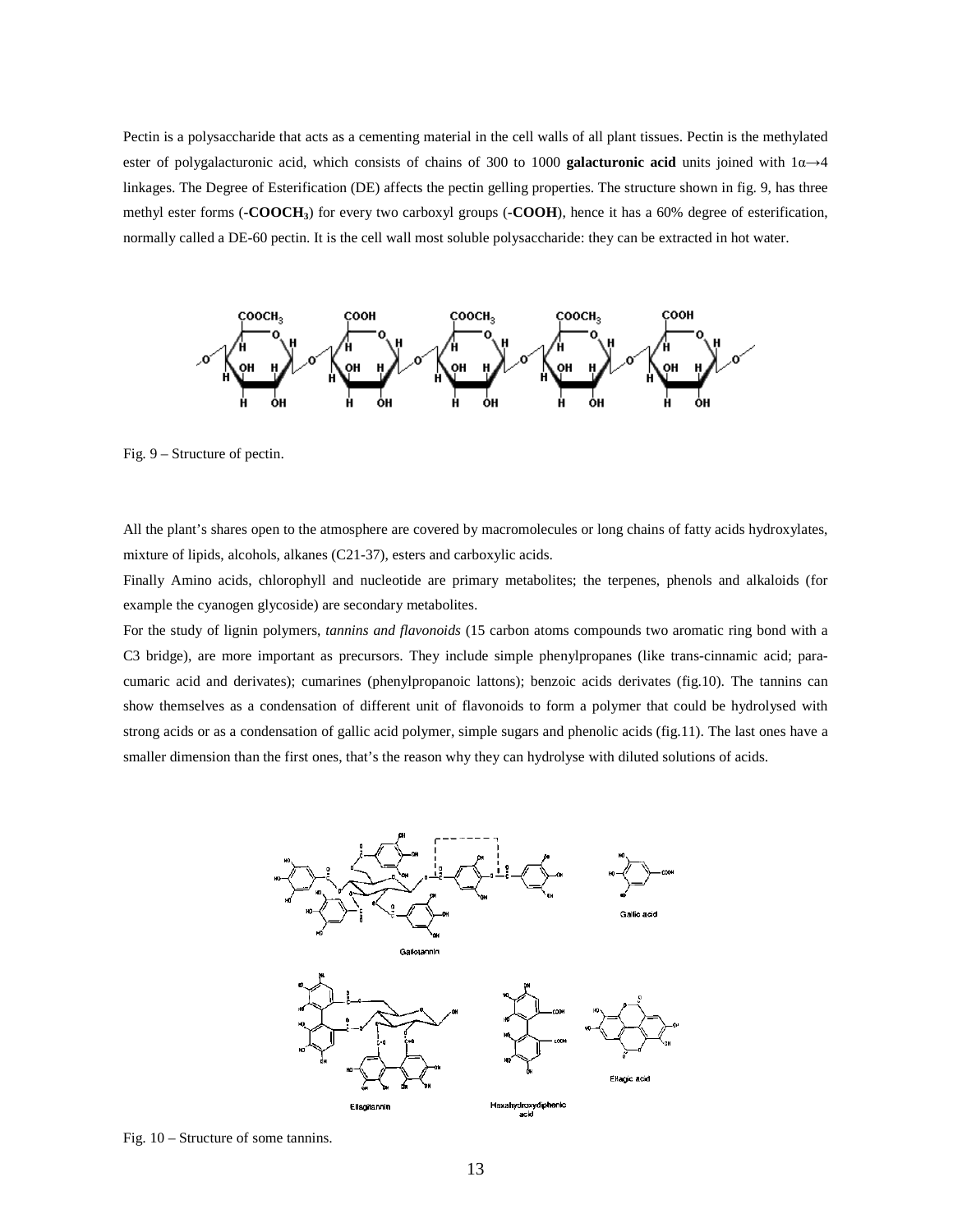

Fig. 11 – Hydrolysation of tannins.

Lignin is the most abundant plant polymer after cellulose. Lignin is a large, cross-linked and racemic [14] macromolecule with molecular masses in excess of 10,000 Dalton. It is relatively hydrophobic and aromatic in nature. The degree of polymerization in nature is difficult to measure, since it is fragmented during extraction and the molecule consists of various types of substructures, which appear to repeat in a haphazard manner.

There are three **monolignol** monomers, methoxylated to various degrees: **p-coumaryl alcohol (not methoxylated)**; **conyferyl alcohol** (**a methoxyle content**) and **sinapyl alcohol (two methoxyle content),** (fig. 12).



Fig. 12 – Precursor lignin monomers.

These are incorporated into lignin in the form of the phenylpropanoids *p***-hydroxyphenyl (H)**, **guaiacyl (G)**, and **syringal (S)** respectively, (fig.13).



Fig.13 – Respectively H; G; S units.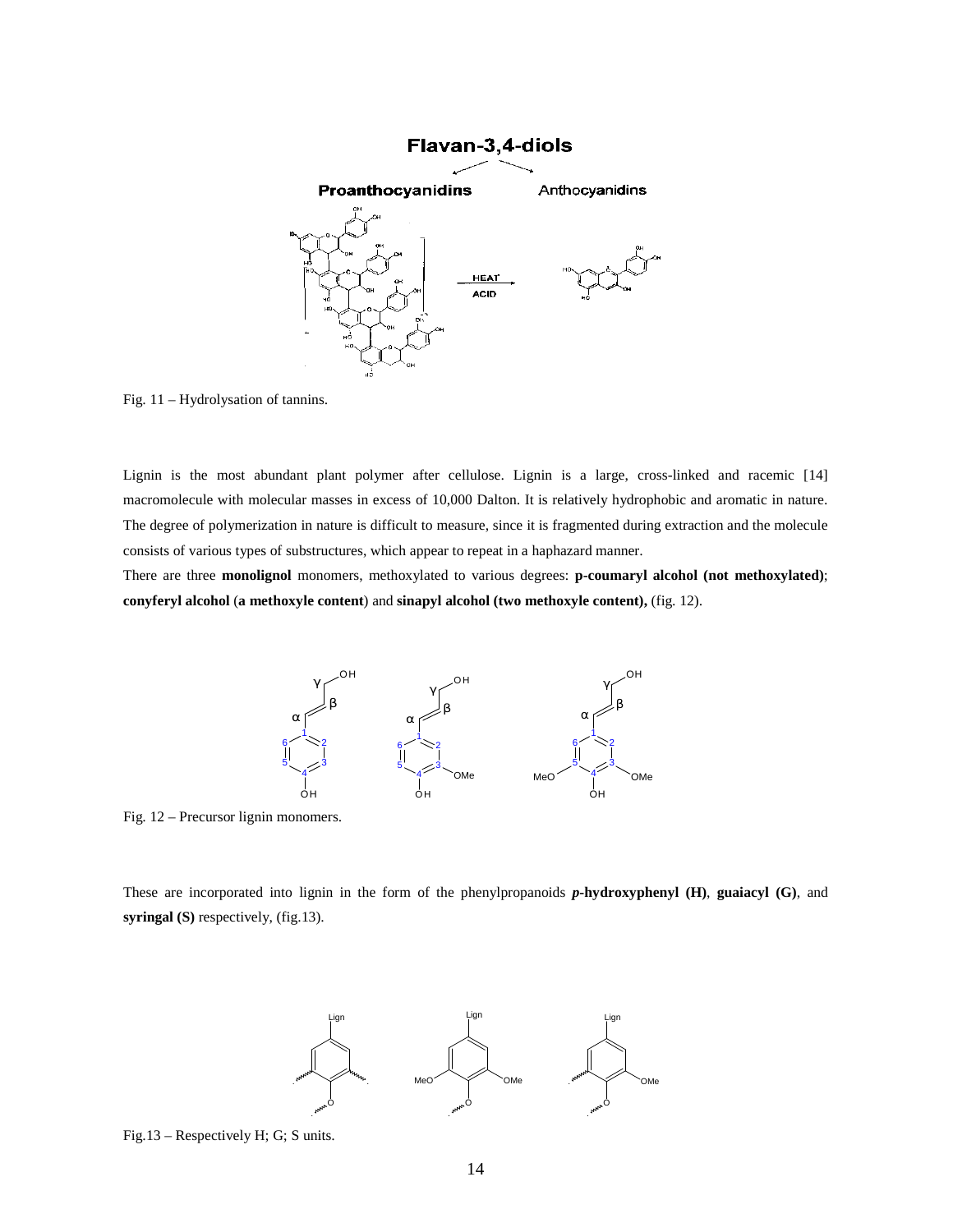**Gymnosperms** (**conifer or softwoods**) have a lignin that consists almost entirely of **G** with small quantities of H. That of **Angiosperms (broad-leaved or hardwoods)** is more often a mixture of **G and S** (with very little H), and **Monocotyledon lignin** is a mixture of all three **GSH** (come from **grass and palms**). That is the fundamental distinction based on the number of methoxylic groups.

All lignins contain small amounts of incomplete or modified monolignols, and other monomers are prominent in nonwoody plants.

Lignin biosynthesis begins with the synthesis of glycosylated monolignols from the amino acid phenylalanine.

The polymerisation step, which is a radical-radical coupling, is catalysed by oxidative enzymes (both peroxidase and laccase). The oxidative enzyme catalyses the formation of monolignol radicals.

It's a polymer characterised from the presence of different functional groups (hydroxylic; methoxylic; carbonylic) positioned on the aromatic rings and on the lateral chains that affect the chemist property and reactivity.

The lignin content is major in the softwoods (25-33%) than in the hardwoods (20-25%); the amount of each monomer, the shape and dimension of the macromolecule differ from one specie to another; from different parts of the plants (shave; trunk); in the same cell wall.

Because of the polymerization of monolignol, monomers can't be studyied *in vivo*, many theories concerning the structure and biosynthesis studies of lignin are developed with experimental data obtained *in vitro*.

From the Freudenberg study (1959), based on the polymerisation of conyferyl alcohol to a dehydrogenated polymer (DHP), similar to the lignin obtained on catalytic way via laccase, we got to the fundamental structural units [14; 29- 34]. Only the radicalisation of conyferyl alcohol was investigated to simplify the final products characterisation. In the figure 10 it is shown that the dehydrogenation of monomer with the loss of phenolic hydrogen leads to the phenoxy radical stabilized for resonance.

Pairing of two of these mesomeric radicals to give a dilignol carries on the reaction. At least the reaction carries on a radical and/or ionic way to form an order superior lignols.



Fig. 14 – Conyferyl Alcohol dehydrogenation.

Between the mesomeric radical forms of fig.14, the five do not take part in the synthesis since they are not thermodynamically promoted and too much sterically cluttered. All possibility of pairing of the phenoxy radicals are presented in the following table, (tab.3):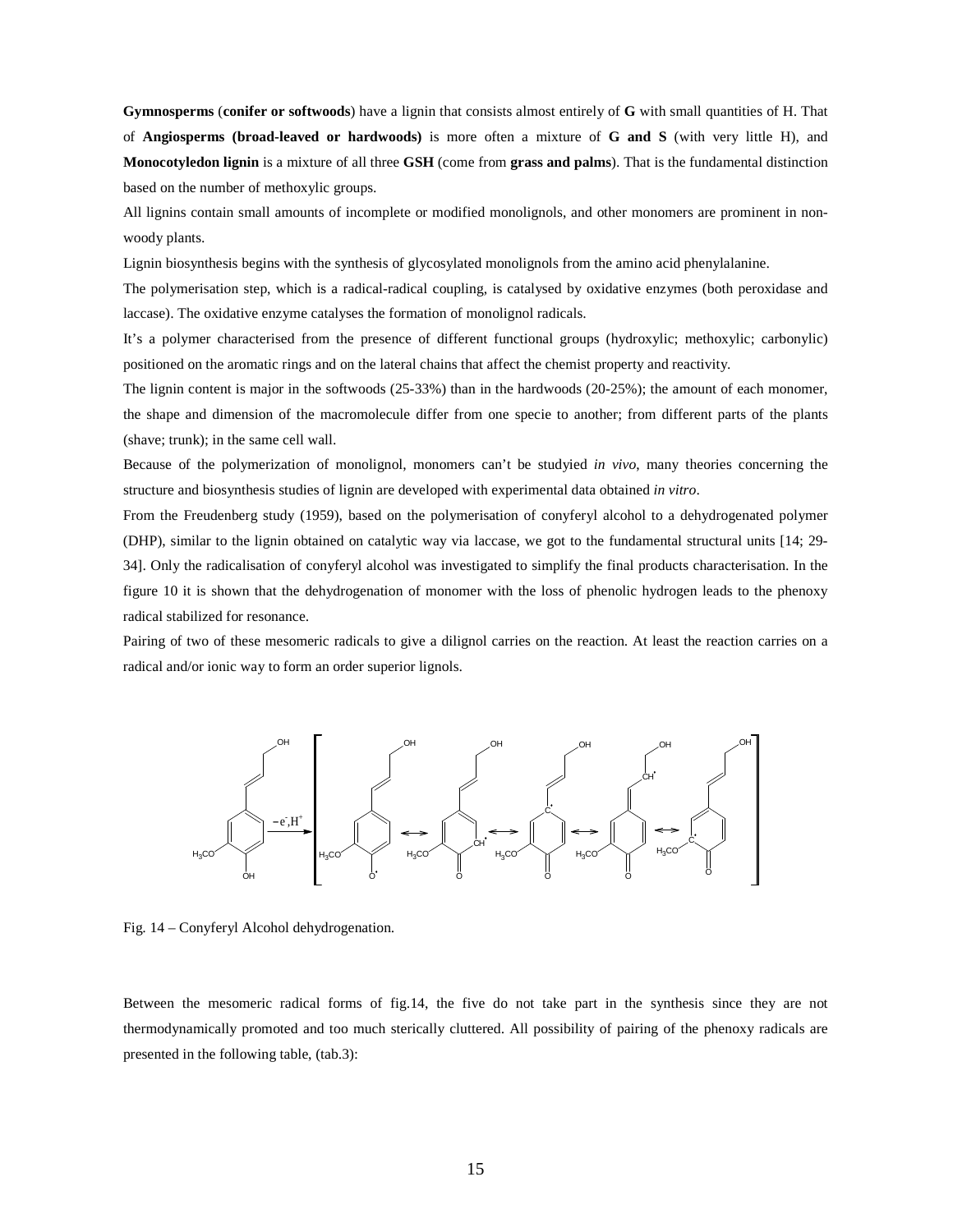|              |                              | П           | Ш           | IV            |
|--------------|------------------------------|-------------|-------------|---------------|
|              | Provisional peroxide 4-O-O-4 | $4 - 0 - 5$ | $1 - O - 4$ | $\beta$ -O-4  |
| $\mathbf{I}$ | $4 - 0 - 5$                  | $5 - 5$     | $5 - 1$     | $\beta - 5$   |
| Ш            | $1 - O - 4$                  | $5 - 1$     | $1 - 1$     | $\beta$ -1    |
| IV           | $\beta$ -O-4                 | $\beta - 5$ | $\beta-1$   | $\beta-\beta$ |

Tab.3 - Possibility of pairing of the phenoxy radicals shown in fig. 14.

The formation of 4-O-O-4 compounds is not allowed because of the strong instability of the final products; even the formation of 1-O-4; 5-1; 1-1; β-1 (III) are infrequent because of their sterical clutter. Figure 15 shows the conyferyl alcohol dimerisation reaction. The following stages of conyferyl alcohol polymerisation, carry on a way common knowledge like "end - wise", i.e. the coupling of monolignol radicals with the oligolignols's final phenolic groups that come from the first step (fig. 15); or the coupling of two radicals groups to the formation of a polymer (fig. 16).



Fig. 15 – Conyferyl Alcohol Radical Dimerisation.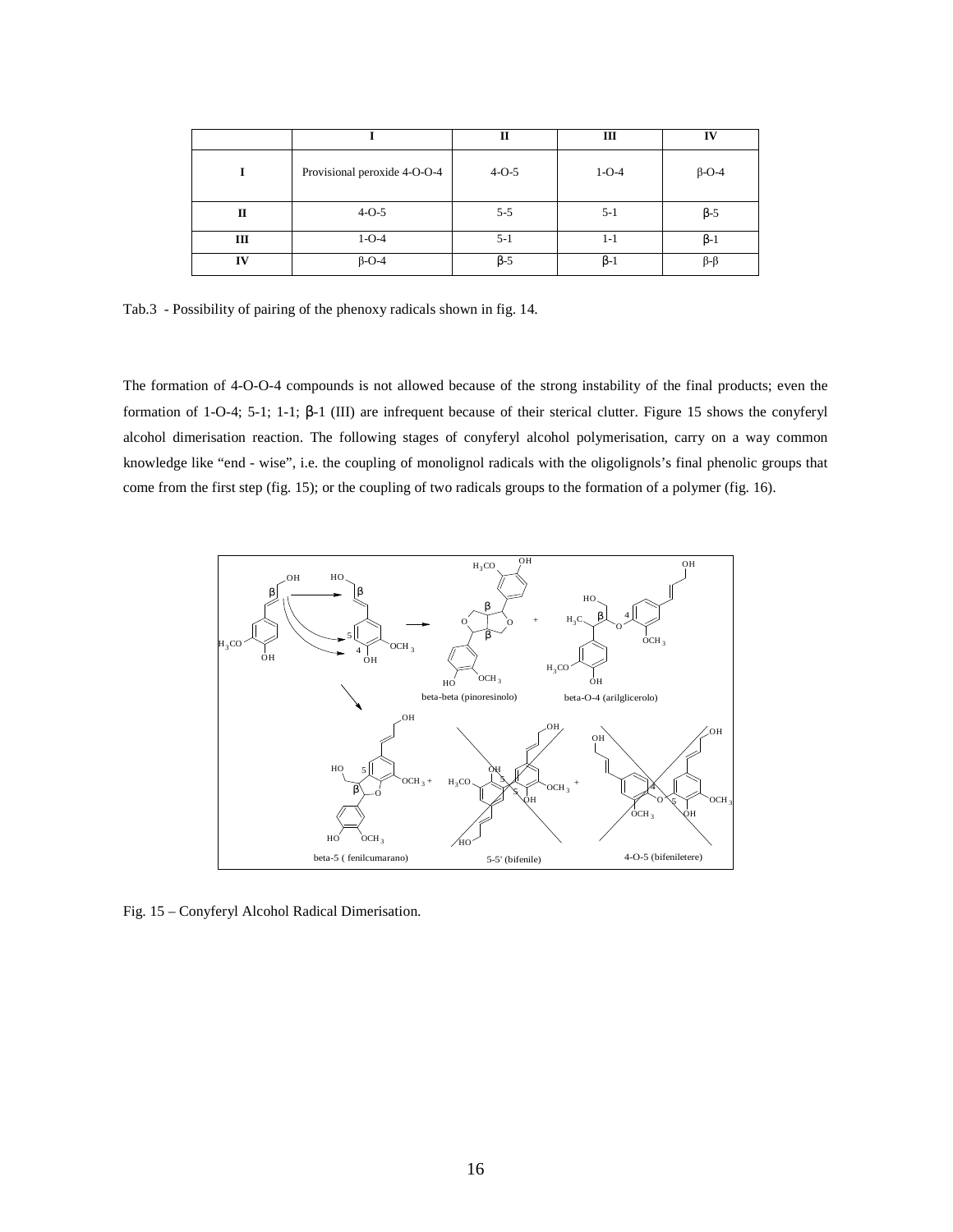

Fig. 16 – Conyferyl Alcohol radical Polymerisation.

In spite of the number of the dragged attack points, the coupling is not random; it depends on the reagent's nature; the solvent, temperature and pressure conditions. The *in vitro* lignin has a minor contribution of β-O-4 linkages and minor other differences.

The real lignification is a more complex process in which a radical monolignol or an oligomeric radical reacts with a preformed lignin with a cross coupling reaction in some established sites of nucleation.

In fig. 17 it is shown how the β-O-4 bonds are favourite in the formation of *in vivo* lignin: there are only two possibilities of coupling to an hydroxycynnamil alcohol and a guiacil unit (in four or five position), rather than the two possibilities carried on by the dehydrogenation. The distinction between the *in vivo* and *in vitro* polymerisation is appreciable from the two figures: the coupling that carries on the formation of β-β linkages, predominant in the DHP, is not allowed because a radical delocalisation in β position is not promoted. Now it becomes clear the reason why the lignin with an high syringic unit content is particularly rich in β-etereous bonds: it's allowed only one synthetic view for the coupling with monolignols and syringic units that lead at the formation of β-O-4 linkages.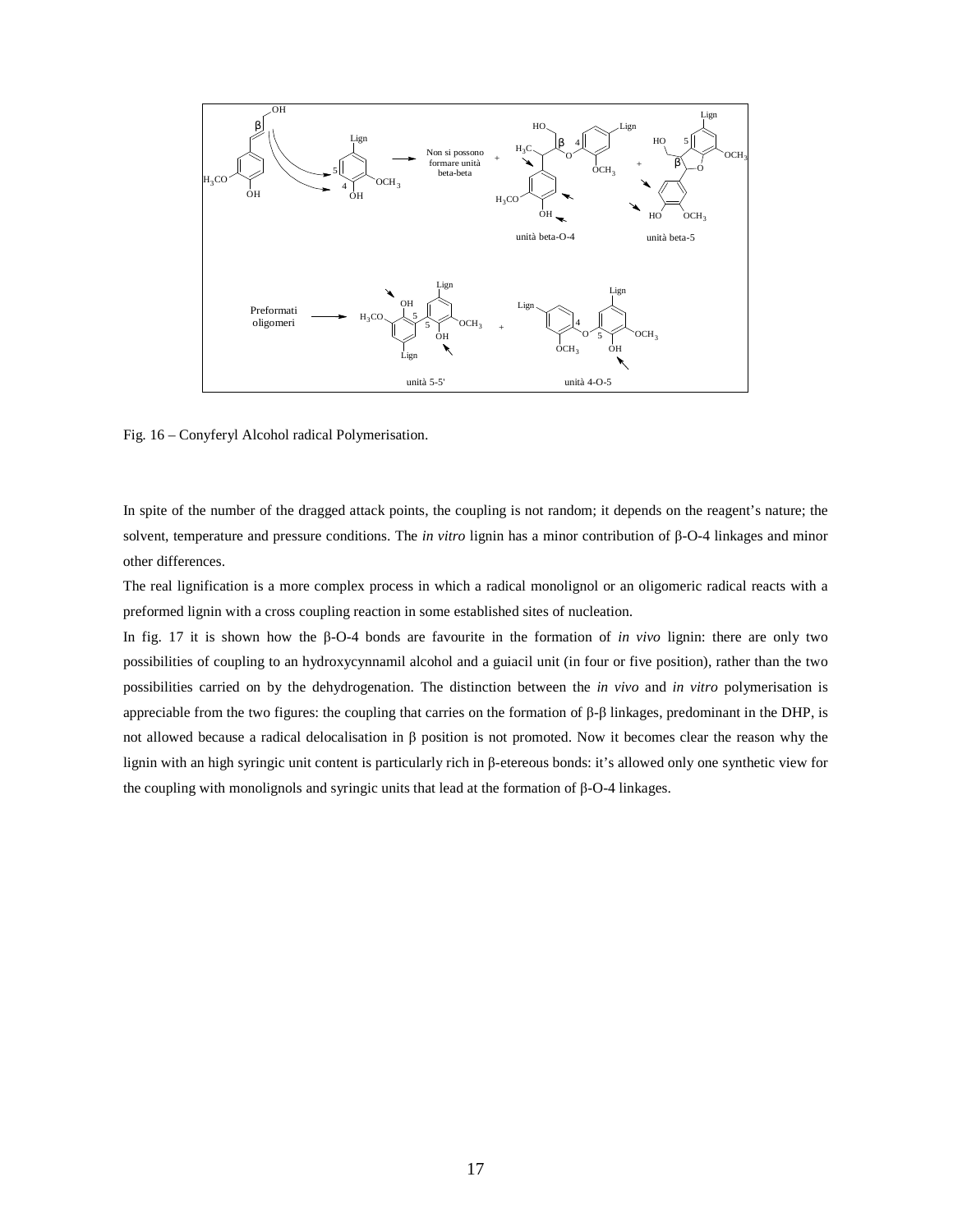

Fig. 17 – *In vivo* lignin polymerisation.

For purpose of particular matter's studies, the wood had to be in air, first as microparticles and then like nanoparticles presented in aggregation form with the particulate matter substrate. But the chemical and physical wood degradation is difficult because of its low nitrogen content, needed for the production of adapt enzymes. Rather the wood contains fungicide compounds like tannins, flavonoids, terpenes and stilbenzenes. In spite of this, there are some mushrooms that can carry on the degradation of vegetal polymers. The saprophytes ones can hydrolyse the cellulose and lignin. Rather the "rot fungi" excrete particular enzymes that break the cell wall: the "white rot fungi" are able to debase completely lignin, cellulose and hemicellulose; the "soft rot fungi" are able to debase cellulose, hemicellulose and only partially lignin; the "brown rot fungi" are able to debase cellulose and hemicellulose, but not lignin; the "dry rot fungi" remove the water around wood, supported the other fungi action. The "rot fungi" product non selective oxydases able to attack lignin: Lignin Modifying Enzyme (LME); Lignin Peroxydase (LiP); Manganese Peroxydase (MnP); Laccase (Lac). The LiP oxidises the methoxylic groups of aromatic rings; the MnP oxidises the phenolic substrate (it's less oxidative than LiP); the Lac can oxidise phenolic compounds firstly in quinones radicals and at last in quinones.

The bacteria don't have wood enzymes, but endoenzymes that carry on the degradation on the fungi's final products. At last the xylophages insects (like termites or woodworms) can attack wood.

From a chemical point of view, the ozone is an atmosphere oxidative agent able to break the double and triple bonds C-C. the degradative *in vitro* studies show that lignin is more reactive with ozone even at room temperature leading low molecular weight compounds, while the cellulose is more refused [35-37]. In particular, the lignin ozonization breaks the aromatic rings, leaving unchanged the intermonomeric linkages.

Ozone is a strong capture of hydrogen atoms  $(H)$ , even from non activated bonds. These radicals can capture  $O_2$  and arise peroxyradicals that can extract other hydrogen atoms with a chain reaction: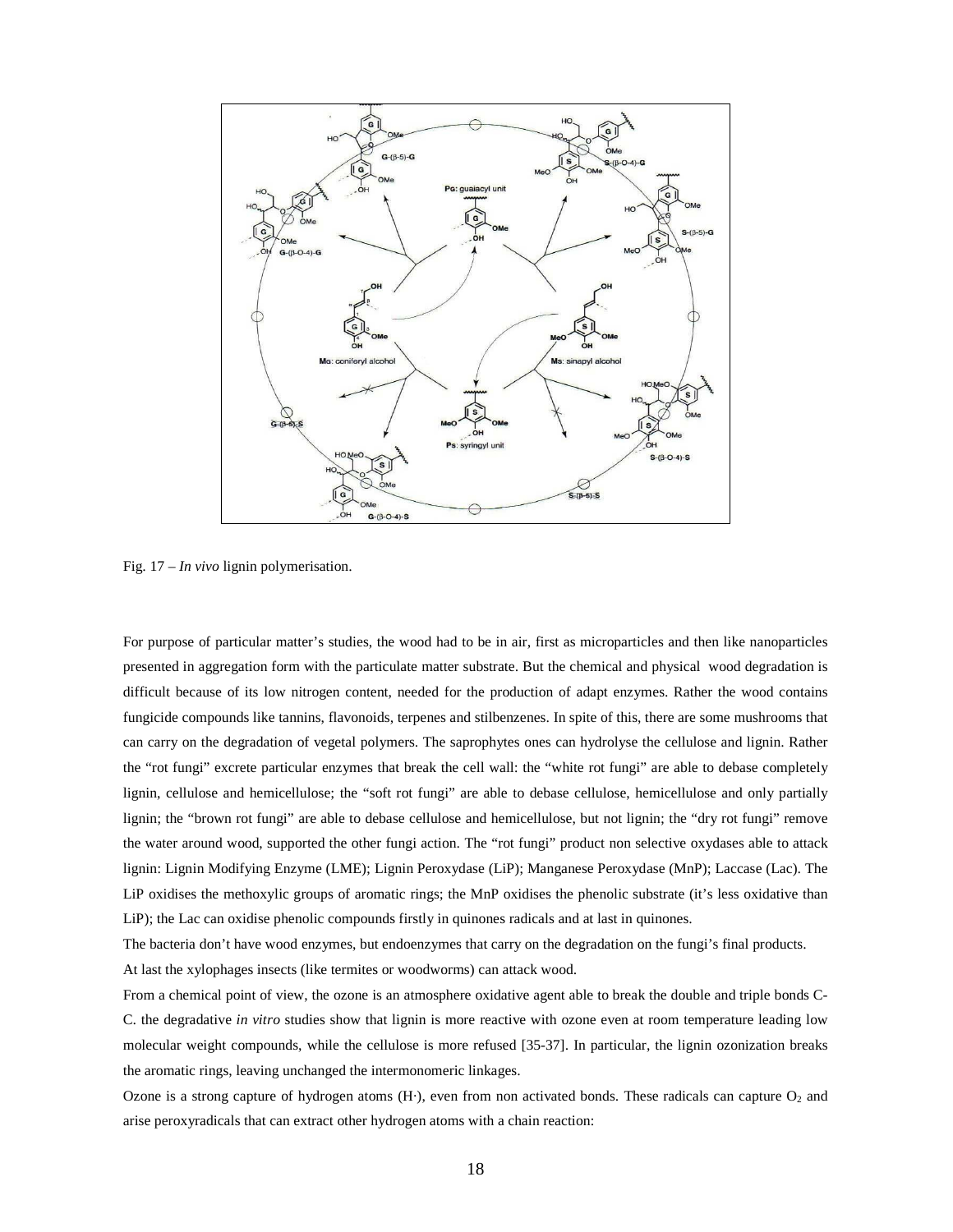$$
R-H + OH^{\bullet} \rightarrow R^{\bullet} + H_2O
$$
  

$$
R-H + HO_2^{\bullet} \rightarrow R^{\bullet} + H_2O_2
$$

The finished hydroxy peroxyde at last, reduces itself to the final products. The degradation process are favourite by a water medium with the formation of hydroxylic ions:

$$
O_3 + H_2O \rightarrow O_2 + 2 \text{ OH}^*
$$
  
\n
$$
O_3 + OH^* \rightarrow O_2 + HO_2^*
$$
  
\n
$$
O_3 + HO_2^* \rightarrow 2O_2 + HO^*
$$
  
\n
$$
OH^* + OH^* \rightarrow H_2O_2
$$
  
\n
$$
OH^* + OH^* \rightarrow H_2O + V_2O_2
$$
  
\n
$$
HO_2^* + HO_2^* \rightarrow H_2O_2 + O_2
$$
  
\n
$$
O_3 + OH^- + H_2O \rightarrow HO_2^* + 2 \text{ OH}^* + V_2O_2
$$

From the pyrolysis technique for the study of lignin degradation the major thermal reduced products are known. The results of the studies show that during the pyrolysis the molecules break down only in the low bond energy points: the products are stable and volatile.

The lignin pyrolysis carries on at constant temperature leading to a characteristic phenol: the lateral chains are completely removed or contract to one or two carbon atoms; new double bounds C-C are found in the lateral chains because of pyrolysis dehydrogenation. *In vivo*, the conditions of temperature are not stabilised, so the final products change. There are some environmental studies of wood markers coming from biomass burning.

The following tab. 4 shows the investigated compounds in both a controlled pyrolysis of pure lignin and a sample of biomass burning.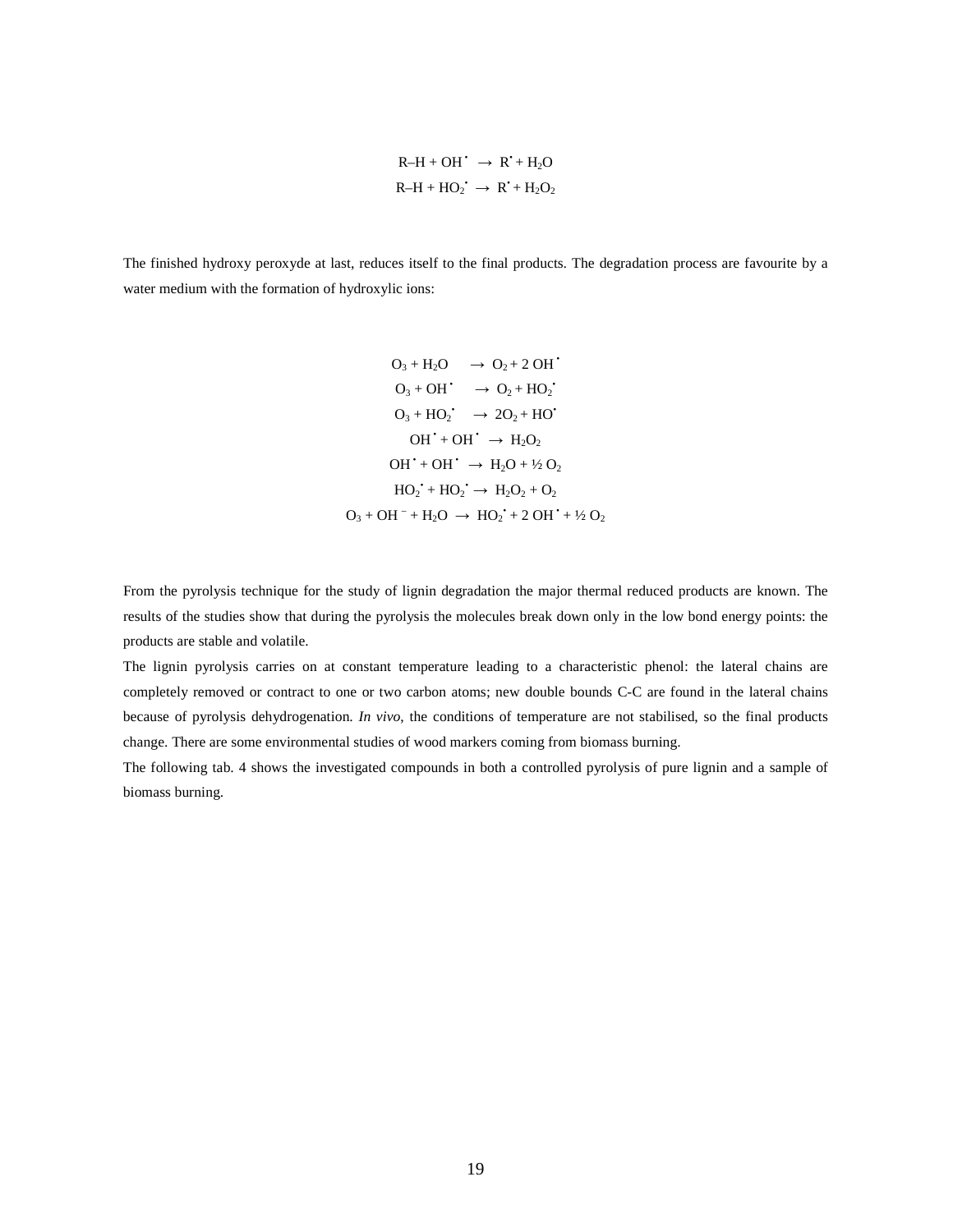| Pyrolysis of a pure lignin         | <b>Aerosol from Biomass burning</b> | <b>Aerosol from Biomass burning</b> |
|------------------------------------|-------------------------------------|-------------------------------------|
|                                    |                                     | additional compounds                |
| Phenol                             |                                     | Veratric acid                       |
| Phenol, 2-methyl-                  |                                     | Vanillyl ethanol                    |
| Phenol, 3+4-methyl                 |                                     | Methyl vanillate                    |
| Guaiacol (G)                       | Guaiacol (G)                        | 3-guaiacylpropanal                  |
| Phenol, dimethyl-                  |                                     | Guaiacylacetone                     |
| Guaiacol, 4-methyl                 |                                     | 4-methoxycinnamic acid              |
| Catechol                           |                                     | Vanillic acid                       |
| Phenol, 4-vinyl-                   |                                     | 3-Guaiacylpropane                   |
| Phenol, 4-allyl-                   |                                     | Acetovanillone                      |
| Catechol, 3-methyl-                |                                     | Vanillyl alcohol                    |
| Catechol, 3-methoxy-               |                                     | 3-Hydroxyguaiacol                   |
| Guaiacol, 4-ethyl                  |                                     | Methyl syringylpropionate           |
| Catrchol, 4-methyl                 |                                     | Methyl sinapate                     |
| Phenol, 4-propenyl-(cis)           |                                     | Methyl syringate                    |
| Guaiacol, 4-vinyl-                 | Guaiacol, 4-vinyl-                  | Homosyringic acid                   |
| Phenol, 4-propenyl-(trans)         |                                     | 3-Syringilpropanal                  |
| Syringol (S)                       | Syringol (S)                        | Homosyringil alcohol                |
| Eugenol                            |                                     | Syringic acid                       |
| Guaiacol, 4-propyl-                |                                     | Syringylprop-2-ene                  |
| Benzaldehyde, 4-hydroxy-           |                                     | 3,5-Dimethoxyphenol                 |
| Vanillin                           | Vanillin                            |                                     |
| Isoeugenol                         | Isoeugenol                          |                                     |
| Syringol, 4-methyl-                |                                     |                                     |
| Homovanillin                       |                                     |                                     |
| Acetoguaiacone                     |                                     |                                     |
| Syringol, 4-ethyl-guaiaxyl acetone |                                     |                                     |
| Syringol, 4-vinyl-                 |                                     |                                     |
| Propioguaiacone                    |                                     |                                     |
| G-CO-CH=CH2                        |                                     |                                     |
| Syringol, 4-allyl                  |                                     |                                     |
| Syringol, 4-propyl                 |                                     |                                     |
| Syringol, 4-propenyl-(cis)         |                                     |                                     |
| Dihydroconiferyl alcohol           |                                     |                                     |
| Syringaldehyde                     | Syringaldehyde                      |                                     |
| Coniferyl alcohol                  | Coniferyl alcohol                   |                                     |
| Syringol, 4-propenyl-(trans)       |                                     |                                     |
| Homosyringaldehyde                 | Homosyringaldehyde                  |                                     |
| Coniferaldehyde                    | Coniferaldehyde                     |                                     |
| Acetosyringone                     | Acetosyringone                      |                                     |
| Syringylacetone                    | Syringylacetone                     |                                     |
| Propiosyringone                    |                                     |                                     |
| S-CO-CH=CH2                        |                                     |                                     |
| Dihydrosinapyl alcohol             |                                     |                                     |
| Sinapyl alcohol                    | Sinapyl alcohol                     |                                     |
| Sinapaldehyde                      |                                     |                                     |

Tab.4 - Investigated compound in both a controlled pyrolysis of pure lignin and a sample of biomass burning.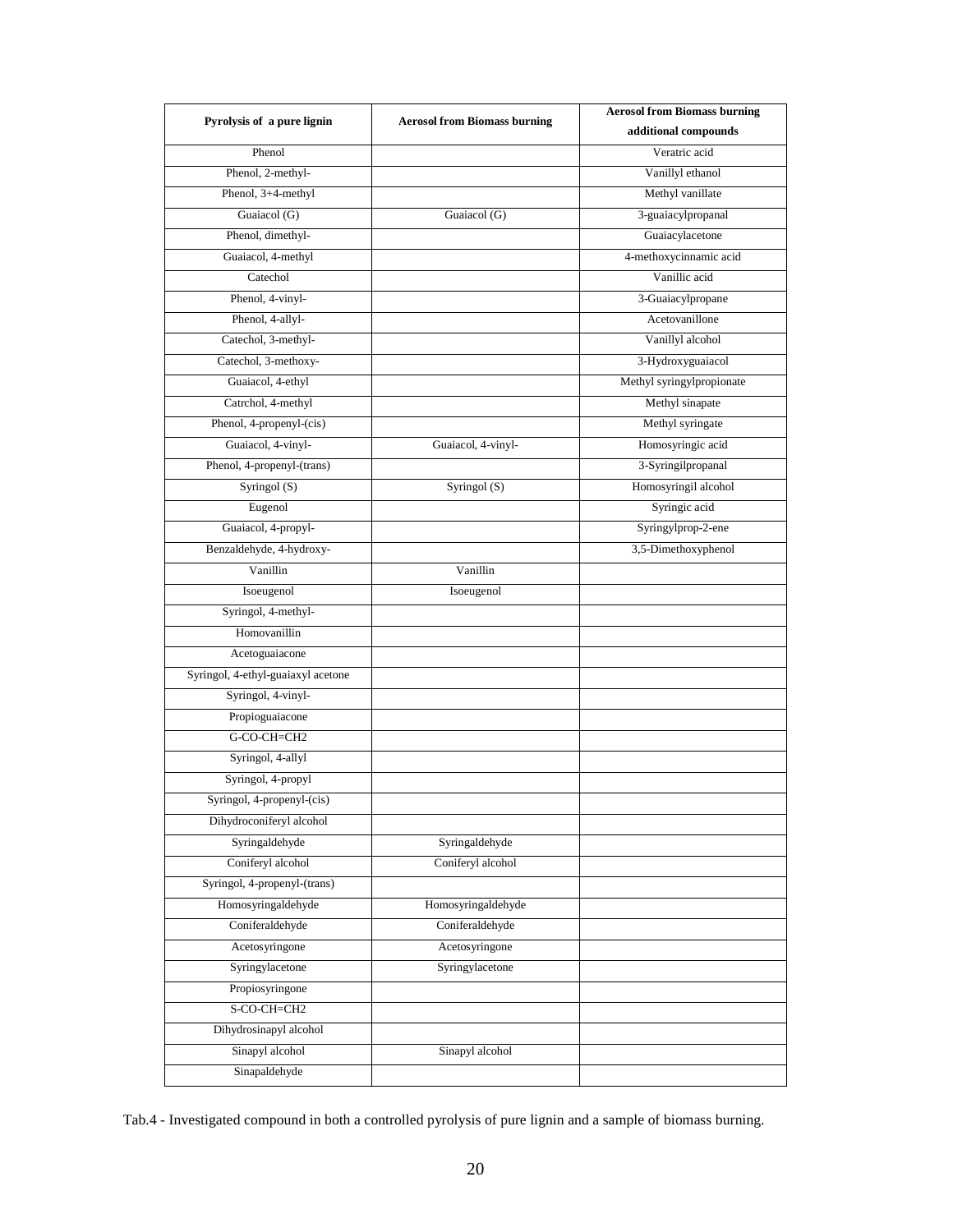# **1.5 The atmospheric products of Polycyclic Aromatic Hydrocarbons: Oxygenated and Nitrated Polycyclic Aromatic Hydrocarbons.**

Carbonaceous compounds are the largest contributor to the particulate matter in the atmosphere of both urban and rural areas (20-50%). However, relatively little is known about the composition, seasonal patterns and source/receptor relationships, concentrations that govern the individual compounds present in this complex matrix.

The resolved organic matter is composed by a 5% of n-alkanes; 20% of Aliphatic Dicarboxylic Acids and of a 10% of Aromatic Polycarboxylic Acids. The other constituents are less than 5% of the total and the latest 20% are unidentified organics. But the so called micro pollutants, i.e. the organic compounds present in the concentration <1ppm and that have a toxic effect on human safety, constitute less than 5% of the organic fraction, [38].

Apart from their concentration level, these compounds are monitored to understand their behaviour; source and fate in the atmosphere (fig.18). At that time many efforts were made in order to investigate new important compounds in the PM in the eyes of toxicologist and quantify then in different samples.



Fig.18 – Behaviour, source and fate in the atmosphere of PAHs [15].

### **1.5.1 Polycyclic Aromatic Hydrocarbons (PAHs)**

The PAH are compounds containing two or more aromatic rings fused together that do not contain heteroatoms or substitutes. The simplest PAHs, as defined by the International Union on Pure and Applied Chemistry (IUPAC) [39], are Phenanthrene and anthracene. In fig.19 are presented some PAHs' structures.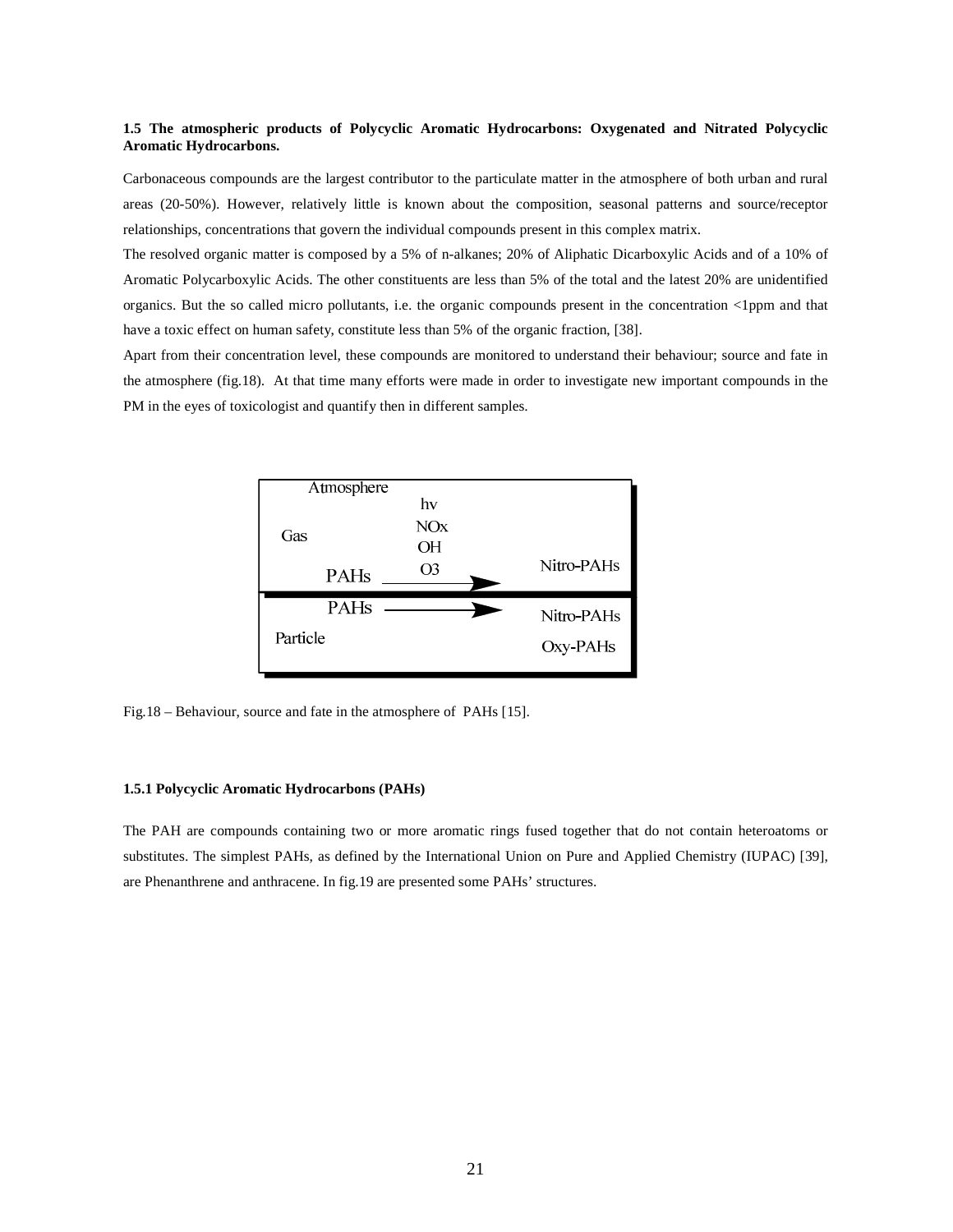

Fig.19 – Chemical structures of some Polycyclic Aromatic Hydrocarbons.

Aromatic π-sextets are defined as six π-electrons localized in a single benzene – like rings separated from adjacent rings by formal CC single bonds.

In the Phenanthrene, the molecules with the most disjoint aromatic  $\pi$ -sextets - i.e. benzene like moieties – that have a more aromatic outer ring than the central one, less aromatic, are more reactive, (fig.20), [17]. In general, aromatic  $\pi$ sextets rings are considered to be the most aromatic centres, in the PAH. The other rings are less aromatic and are chemically more reactive [41-43]. In the figure the Clar aromatic π-sextets is indicated with a circle. The structure with the largest number of aromatic π-sextets is the so-called Clar structure. So the resonance structure 2, is more important than the resonance structure 1 (fig.20).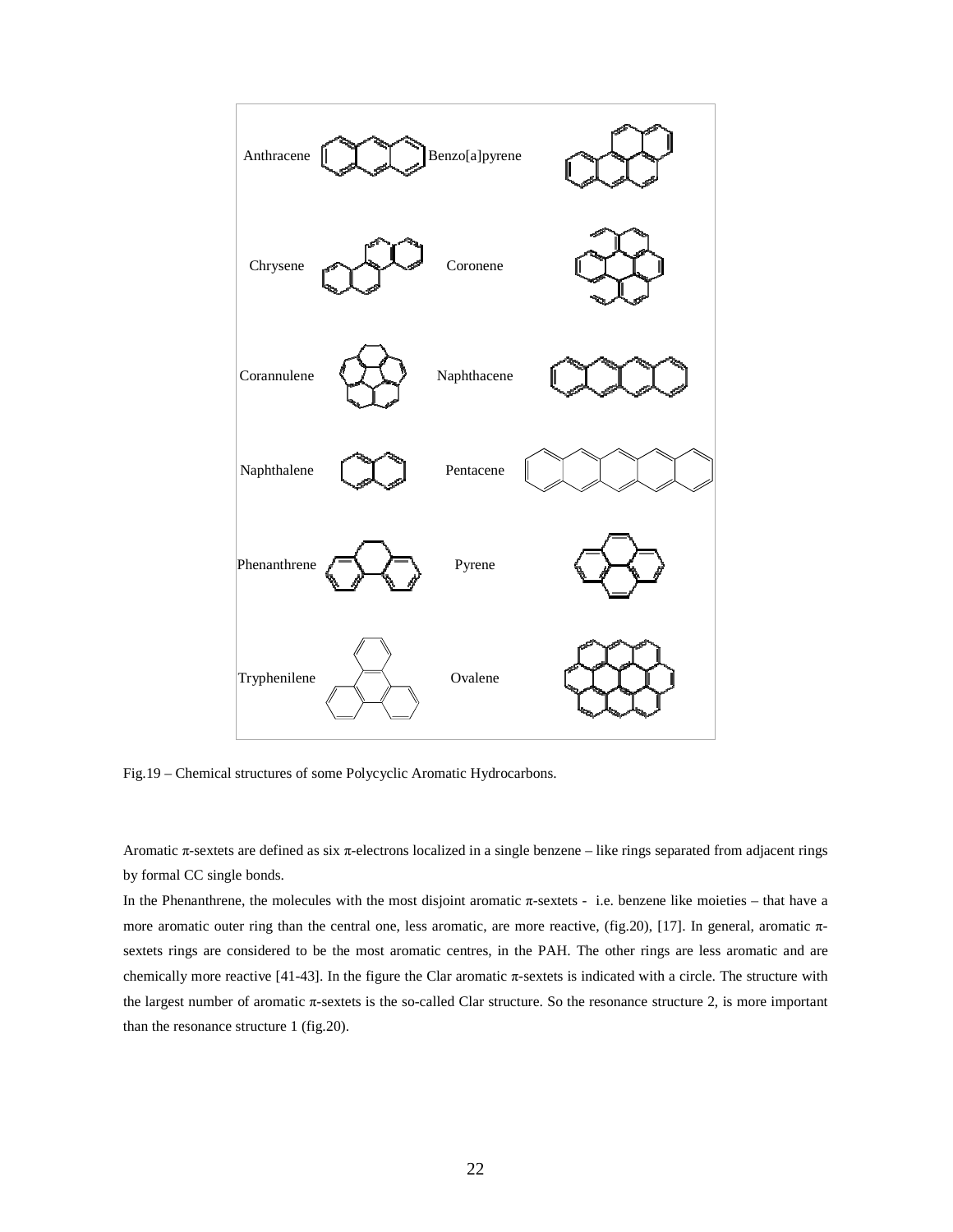**Phenanthrene**



Fig.20 – Two of five Kekulé resonance structures of Phenanthrene and the individuated Clar structure with two aromatic π-sextets.

In contrast, in the anthracene, the number of sextets is just one and aromaticity spreads out. Three Clar structures with two sextets are present in chrysene and the aromaticity in the outer ring is larger than in the inner ring (fig.21).



Fig.21 – Clar's structure formulas for Anthracene and Chrysene respectively [42, 43].

In general, a PAH with a given number of aromatic  $\pi$ -sextets is kinetically more stable than its isomers with fewer aromatic π-sextets [42-45].

There are PAHs that present a unique Clar structure (e.g. Phenanthrene), whereas other PAHs have more than one Clar structure [41, 44, 46].

Because of these considerations the PAHs were classified into Peri Condensed PAHs with a mass range of 202-276 amu: examples are pyrene, benzopyrenes, perylene; and Cata Condensed PAHs: examples are anthracene; chrysene, benzo[a]anthracene, dibenzo[a, h] anthracene.

Peri fused PAHs have internal fused carbons that are different than those in Cata fused structures: the additional condensation is the Peri fused structures makes them more rigid (less prone to molecular movements).

The boiling point (B<sub>p</sub> values see in tab. 5), follows the number of benzene rings: for 2-3 rings B<sub>p</sub> ≤340°C; for four rings 393°C<  $B_p > 450$ °C; for five rings 493<  $B_p < 535$ °C. Also the octanol water partition coefficient (K<sub>ow</sub>) follows the number of benzene rings: the less the number of ring, the more is the migration capacity of these dissolved hydrophobic organic compounds [47]. Vapour pressure, i.e. the pressure of the vapour that is formed above its liquid or solid,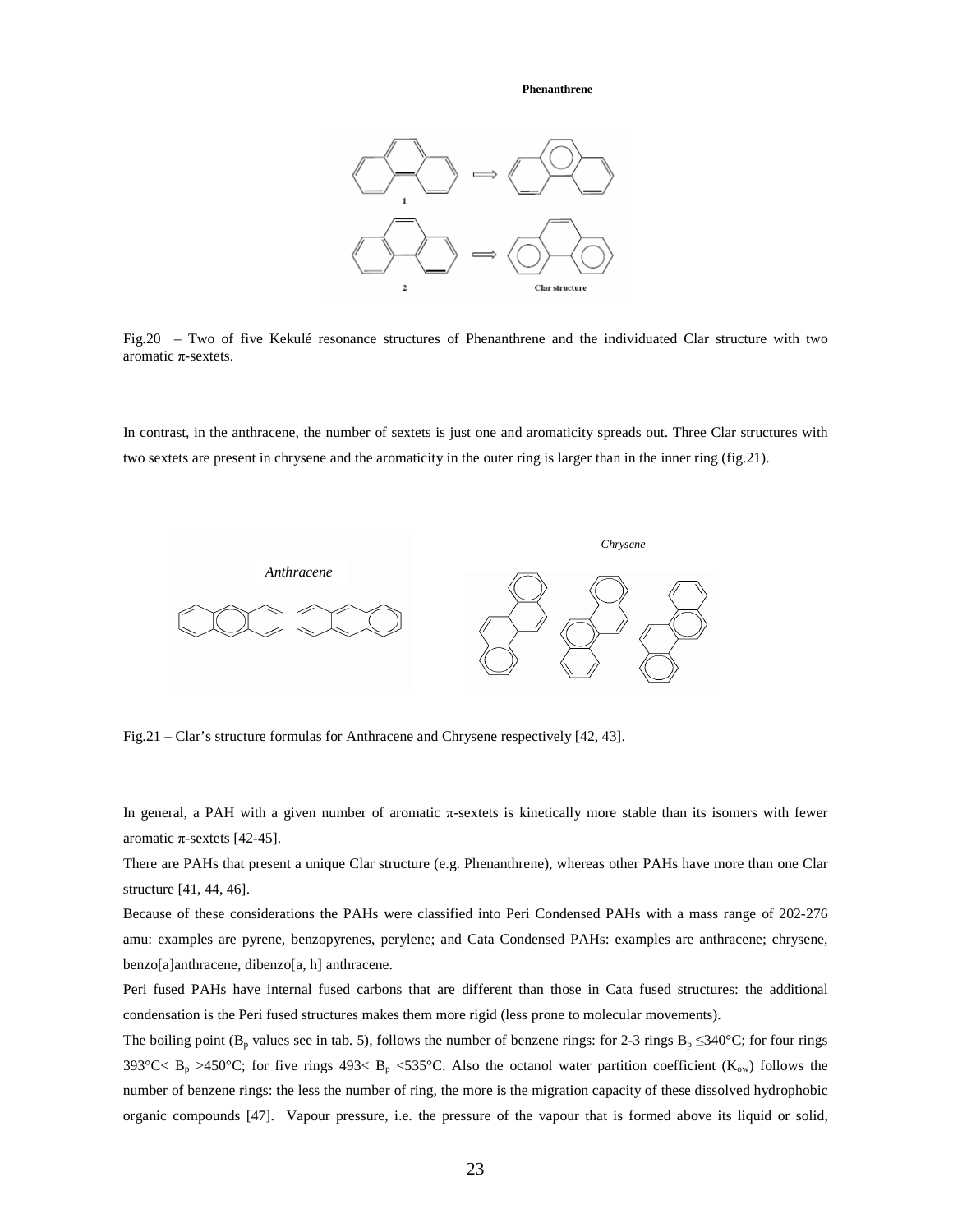decreases at the increase of ring number. So the Anthracene, for example is more volatile than the Benzo[g,h,i]perylene for example: these properties reflect the capacity of condensation from the gas phase to particulate. Also Henry's constant, H (air/water partition coefficient), is presented for some compounds in the table.

Lammel's recent study [48], presents degradation and deposition processes (radical and O<sub>3</sub> reaction, wet and dry deposition) of Benzo[a]pyrene and Fluoranthene, two different PAHs with very different vapour pressure and Henry constant values (tab.5). The multicompartmental model used shows how a very low burdens of the two considered PHAs was degradated in the particulate phase, in particular the Benzo[a]pyrene. Even the concentration of the degradated compound, as could be seen in tab.7 is very low.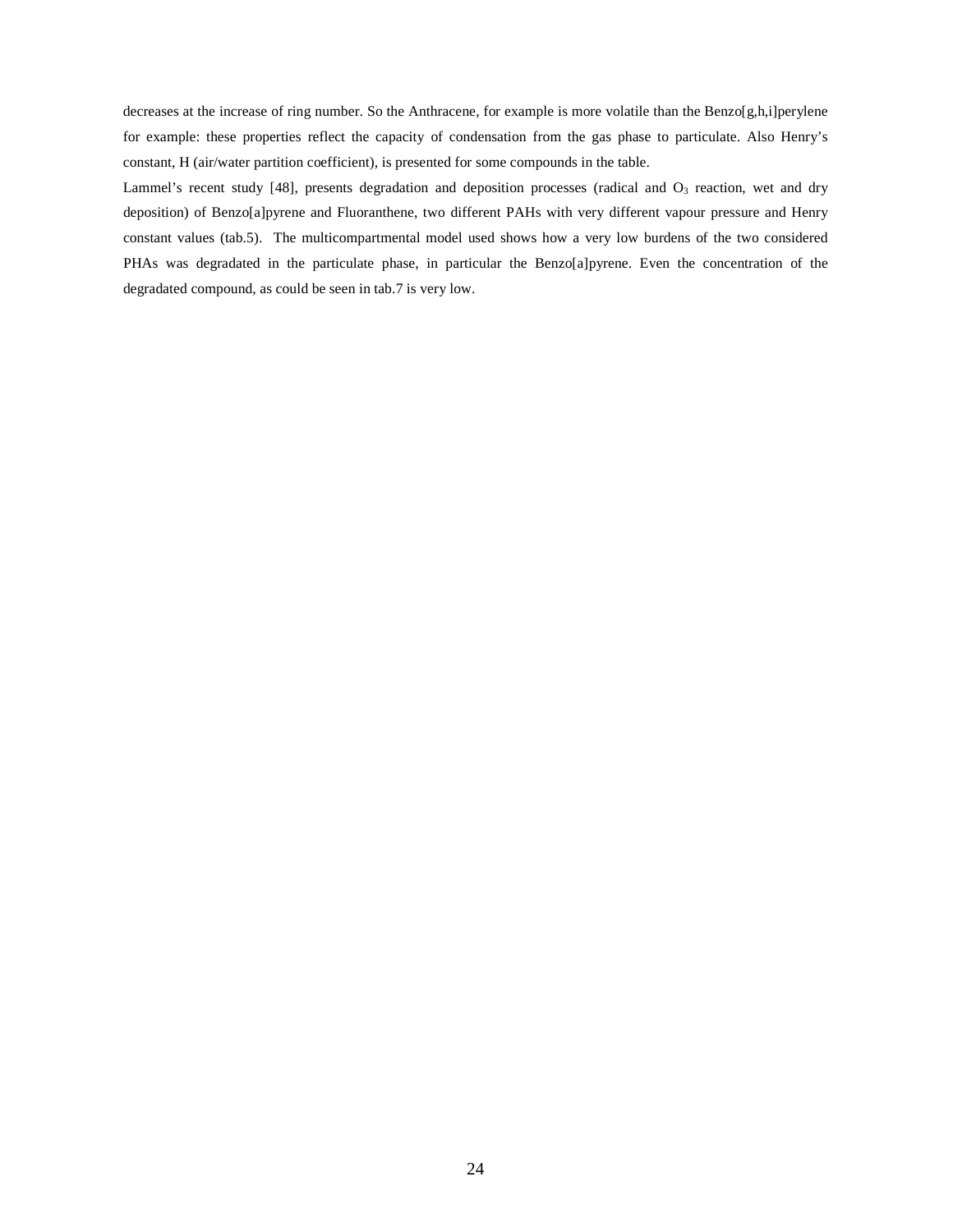| Name             | Chemical<br>formula | <b>MW</b> | Colour                                                                                  | Physical<br>state | Melting Boiling<br>point<br>$(^{\circ}C)$ | point<br>$(^{\circ}C)$ | Density<br>$(g/cm^3)$ | Solubility in<br>$H2O$ (mg/l) | Solubility in organic solvents                                                                                                                                | Log K <sub>ow</sub> | Vapour<br>pressure<br>$mm$ Hg 25 $°C$ ) | Henry's low<br>constant<br>$(\text{atm-m}^3/\text{mol})$ |
|------------------|---------------------|-----------|-----------------------------------------------------------------------------------------|-------------------|-------------------------------------------|------------------------|-----------------------|-------------------------------|---------------------------------------------------------------------------------------------------------------------------------------------------------------|---------------------|-----------------------------------------|----------------------------------------------------------|
| Phenanthrene     | $C_{14}H_{10}$      | 178.2     | Colorless                                                                               | Solid             | 100                                       | 340                    | 0.980                 | 1.20                          | Acetic acid: Benzene: Carbon<br>tetrachloride; Carbon disulphide; Diethyl<br>ether; Toluene; Ethanol                                                          | 4.45                | $6.810^{4}$                             | $2.6 10^{-5}$                                            |
| Anthracene       | $C_{14}H_{10}$      | 178.2     | Colorless with violet<br>fluorescence ; yellow<br>vith green fluorescend<br>when impure | Solid             | 218                                       | 342                    | No data               | 0.076                         | Acetone; C <sub>6</sub> H <sub>6</sub> ; CS <sub>2</sub> ; CCl <sub>4</sub> ; CHCl <sub>3</sub> ; Ether;<br>CH <sub>3</sub> CH <sub>2</sub> OH; MeOH; Toluene | 4.45                | $1.7~10^{-5}$                           | $1.8 \; 10^{-5}$                                         |
| Fluoranthene     | $C_{16}H_{10}$      | 202.3     | Pale yellow                                                                             | Solid             | 111                                       | 375                    | No data               | 0.23                          | Alcohol; Ether; Benzene; Acetic Acid                                                                                                                          | 4.90                | $5.010^{-6}$                            | $6.510^{-6}$                                             |
| Pyrene           | $C_{16}H_{10}$      | 202.3     | Colourless                                                                              | Solid             | 156                                       | 393                    | 1.271                 | 0.077                         | Benzene; Carbon Disulphide; Diethyl<br>Ether: Alcohol: Petroleum ether: Toluene                                                                               | 4.88                | $2.510^{-6}$                            | $1.110^{-5}$                                             |
| B[a]anthra       | $C_{18}H_{12}$      | 228.3     | Yellow-blue<br>fluorescence                                                             | Solid             | 162                                       | 400                    | 1.274                 | 0.010                         | Benzene; Diethyl ether; Acetone; slightly<br>soluble in Acetic acid and hot Ethanol                                                                           | 6.61                | $2.210^{-8}$                            | $1.0\;10^{ \text{-}6}$                                   |
| Ciclop[c,d]py    | $C_{18}H_{10}$      | 226.3     |                                                                                         |                   |                                           |                        |                       |                               |                                                                                                                                                               |                     |                                         |                                                          |
| Chrysene         | $C_{18}H_{12}$      | 228.3     | Colorless with blue or<br>red-blue fluorescence                                         | Solid             | 255                                       | 448                    | No data               | $6.7610^{-3}$                 | Slightly soluble in alcohol and Acetic<br>Acid; Soluble in Hydrogen Sulphide on<br>heating                                                                    | 6.12                | $1.50\ 10^{-8}$                         | $1.0 10^{-6}$                                            |
| B[b]fluoranthe   | $C_{20}H_{12}$      | 252.3     | Colourless                                                                              | Solid             | 168.3                                     | No data                | No data               | $1.2 \times 10^{-3}$          | Slightly soluble in Benzene and Acetone                                                                                                                       | 6.04                | $5.0 10^{-7}$                           | $1.2 10^{-5}$                                            |
| B[j]fluoranthe   | $C_{20}H_{12}$      | 252.3     | Yellow or orange                                                                        | Solid             | 166                                       | No data                | No data               | $6.76\;10^{‐3}$               | Hydrogen Sulphide on heating; slightly<br>soluble in Alcohol and Acetic Acid                                                                                  | 6.12                | $15 \; 10^{-8}$                         | $1.0 10^{-6}$                                            |
| B[k]fluoranthe   | $C_{20}H_{12}$      | 252.3     | Pale yellow                                                                             | Solid             | 215.7                                     | 480                    | No data               | 7.610 <sup>4</sup>            | Benzene; Acetic Acid; Ethanol                                                                                                                                 | 6.06                | $9.6 10^{-11}$                          | $3.910^{-5}$                                             |
| Benzo[e]py       | $C_{20}H_{12}$      | 252.3     | Colourless                                                                              | Solid             | 181.2                                     | 493.0                  | No data               | $6.310^{-3}$                  | Acetone                                                                                                                                                       | 5.68                | 5.7 10 $^{-9}$                          | No data                                                  |
| Benzo[a]py       | $C_{20}H_{12}$      | 252.3     | Pale yellow                                                                             | Solid             | 179.3                                     | 495                    | 1.351                 | $2.310^{-3}$                  | Benzene; Toluene; Xylene; Ether.<br>Sparingly soluble in Ethanol and<br>Methanol                                                                              | 6.06                | $5.610^{-9}$                            | $4.910^{-7}$                                             |
| Dibenz[a,h]a     | $C_{22}H_{14}$      | 278.4     | Colourless                                                                              | Solid             | 266.6                                     | 535                    | 1.282                 | $5\;10^4$                     | Acetone; Acetic Acid; Benzene; Toluene;<br>Xylene. Slightly soluble in Ethyl alcohol                                                                          | 6.84                | $1.10^{-10}$                            | $7.310^{-8}$                                             |
| $I[1,2,3-c,d]py$ | $C_{22}H_{12}$      | 276.3     | ellow with a greenish<br>vellow fluorescence                                            | Solid             | 163.6                                     | 530                    | No data               | 0.062                         | Organic Solvents                                                                                                                                              | 6.58                | No data                                 | $6.9510^{-8}$                                            |
| B[g,h,i]p        | $C_{22}H_{12}$      | 276.3     | Pale yellow-green                                                                       | Solid             | 273                                       | 550                    | No data               | 2.610 <sup>4</sup>            | Benzene; Dichloromethane; Acetone                                                                                                                             | 6.50                | $1.03\;10^{ \text{-}10}$                | $1.44~10^{-7}$                                           |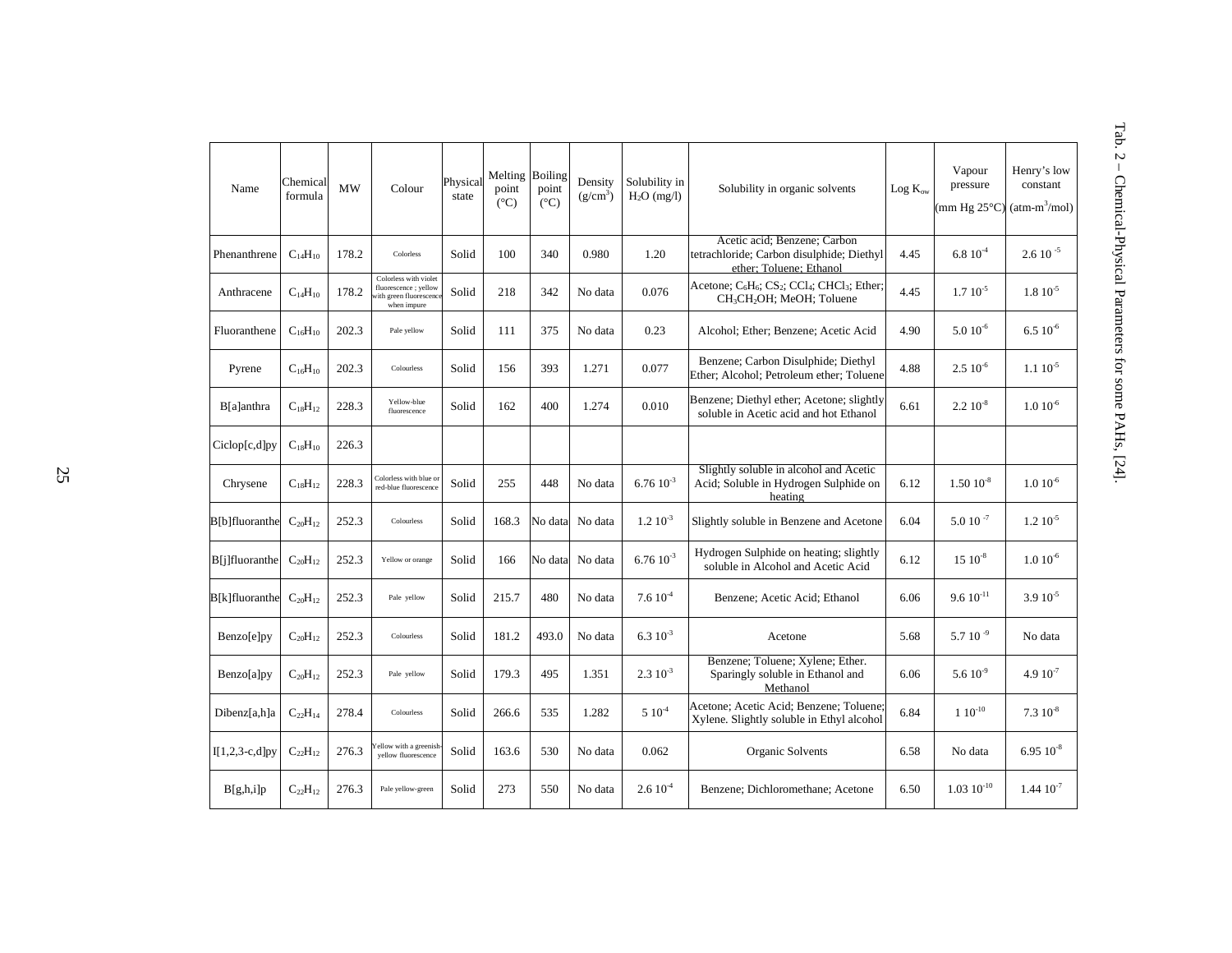## **1.5.2 Oxygenated Polycyclic Aromatic Hydrocarbons (Oxi-PAHs).**

Oxygenated polycyclic aromatic hydrocarbons (oxy-PAHs) are the second important compound class identified in the exhaust emissions of the natural gas-fired combustion sources [49]. Because OPA are more oxidized and less volatile than PAHs, they are generally adsorbed on the surface particles. In condition of high humidity, temperature and sunlight, the PAHs half-life is in the order of one hour: this effect is correlated with the presence of ozone; OH and  $N_{ox}$ [50, 51]. Besides PAHs rates of decay are faster at low pollutants concentration than at the higher concentration because of the competition on the particle surface with the other compounds. If PAHs react in the liquid water phase of the particle, then the rate at which they move on the surface and their solubility becomes important. So, homogeneous reactions with oxidants govern the fate of gas-phase distribution, whereas the heterogeneous reactions between surfacebound PAHs and gas phase atmospheric oxidants govern the fate of particle-bound PAHs.

Between sources the metalwork furnaces could be remembered; motorway's tunnel [52, 53]; smoke wood combustion [54]; vehicle waste pipe. In fig.22 some example of Oxy-PAHs are presented.



Molecular Formula C<sub>14</sub>H<sub>8</sub>O<sub>2</sub> Molecular Formula C<sub>14</sub>H<sub>10</sub>O<sub>2</sub> Molecular Weight 208.21 Molecular Weight 208.21 Molecular Weight 208.21 Molecular Weight 208.21 Molecular Weight 208.21 Molecular Weight 208.21 Molecular We



 **9,10-Anthraquinone 9,10-Phenanthrenedione 1,9-Benz-10-anthrone** Molecular Weight 208.21 Molecular Weight 208.21 Molecular Weight 203.26







Molecular Weight 282.30



 **Benzo(a)pyrene-1,6-dione Benzo(a)pyrene-3,6-dione Benzo(a)pyrene-6,12-dione Benzo(a)anthracene-7,12-dione** Molecular Formula C<sub>20</sub>H<sub>10</sub>O<sub>2</sub> Molecular Formula C<sub>20</sub>H<sub>10</sub>O<sub>2</sub> Molecular Tormula C<sub>18</sub>H<sub>10</sub>O<sub>2</sub> Molecular Weight 282.30 Molecular Weight 282.30 Molecular Weight 258.27

Fig. 22 – Some oxy-PAHs and their Molecular formula and weight.

The sources of these pollutants could be biogenic or anthropogenic; primary (for example from diesel oil) or secondary as oxidative products of the correspondent PAHs depending on the single oxy-PAHs monitored and the site of sampling. For example the Anthraquinone could come from Anthracene. But Anthraquinone also naturally occurs in some plants, lichens and insects, where it serves as a basic skeleton for their pigments; it is used in the production of dyes as a catalyst in the production of wood pulp and paper industry and as a bird repellent on seeds and in the production of exhaust diesel emission. In the study of Kwamena (2006) [55], the surface-bound reaction mechanism of anthracene and ozone was investigated. The study focused on 9,10-Anthraquinone because it has been identified in atmospheric air and particulate matter. The result of the study reflects that at the high concentration of anthracene over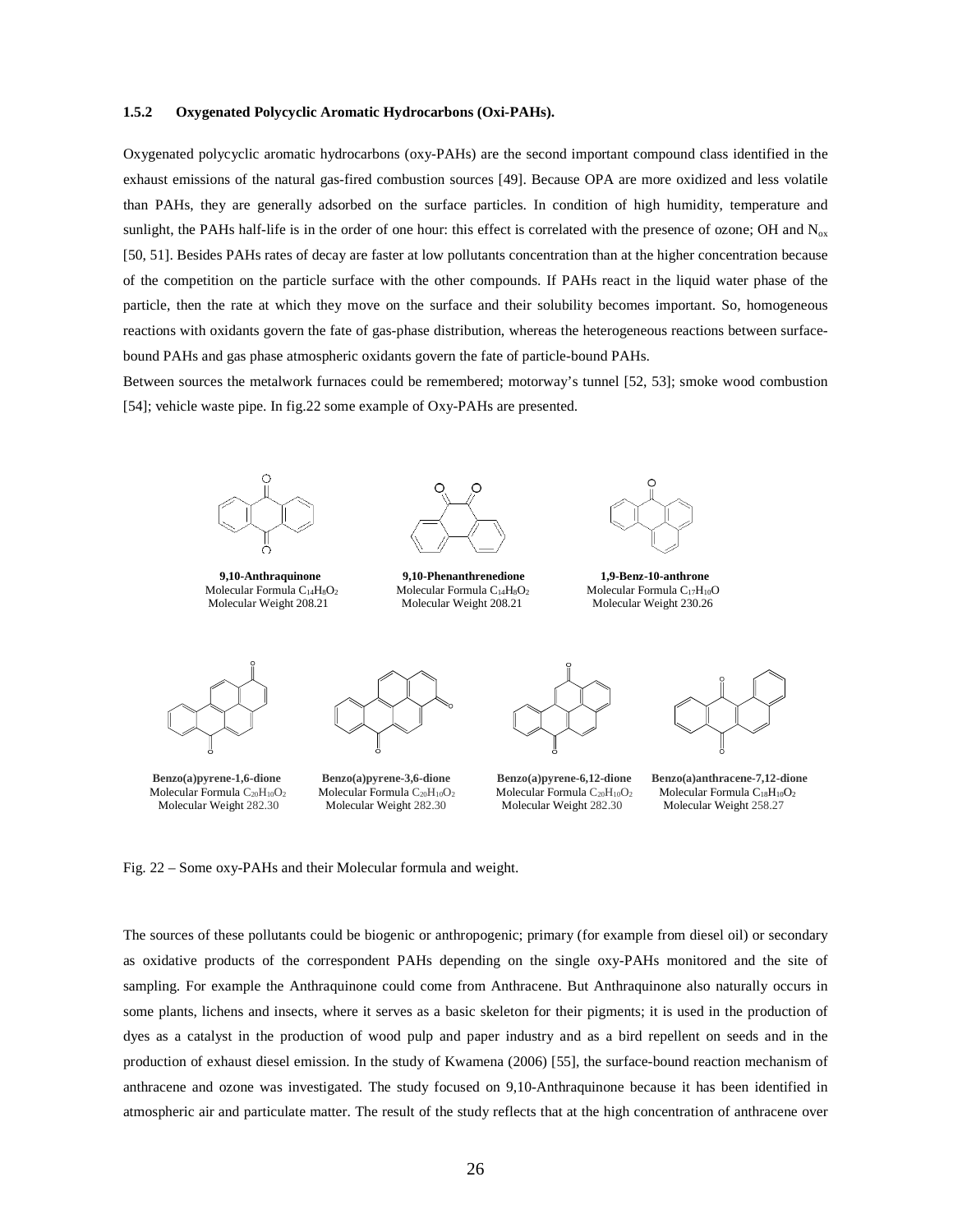the 75% of the pollutant remain inreacted after long exposure to high ozone concentrations; but at low concentration, all the anthracene reacted, with a Langmuir-Hinshelwood kinetics:

$$
K_{obs} = k_{max} K_{O3} [O_3(g)]/1 + K_{O3} [O_3(g)]
$$

Where:  $\mathbf{K}_{obs}$  is the rate reaction coefficient observed;  $\mathbf{k}_{max}$  is the maximum rate coefficient observed: the product results of the second order surface rate coefficient and the number of surface sites of the gas phase reactant (ozone); **KO3** is the ozone adsorption coefficient.

The kinetics were unchanged with ozone at high relative humidity (RH). The quantitative examination of the 9,10- Anthraquinone has a nonlinear correlation with ozone concentration: the dependence shows an increase since a plateau: the ozone is directly involved in the rate-limiting step. It is a second order surface rate coefficient mechanism reaction. The Anthraquinone yields directly by ozonolysis is about the 30%:

1 Anthracene + 3 O<sub>3</sub>  $\rightarrow$  1 Anthraquinone

In the figure below are presented the Bayley reaction mechanism (1982) adopted also by Kwamena [56, 57].



Fig.23 – Bailey's reaction mechanism for the ozonization of anthracene to yield Anthraquinone.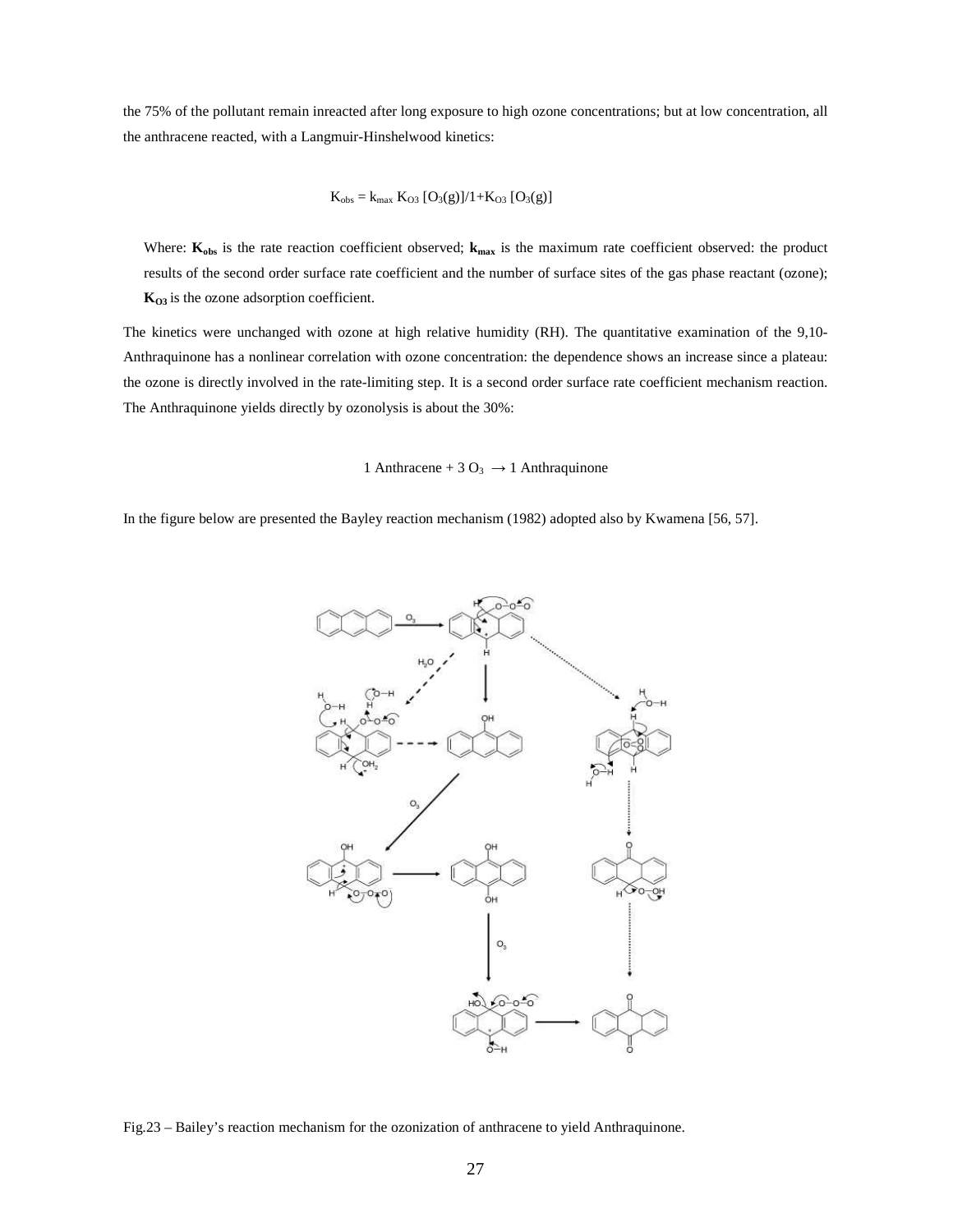Particular attention had been put towards the Benzo[a]pyrene diones for their particular heath effects and their correlation to the benzo(a)pyrene concentration.

Instead the oxidative reaction of Benzo(a)pyrene is a first order rate coefficient on ozone concentration of Langmuir – Hinshelwood model:

$$
K_{obs}=K_{max}~K_{O3}~(O_3)
$$

The reaction has a two step process: the absorption of gas-phase species and then the surface reaction. So the rate of the reaction deepens for both the surface and gas-phase species. In this case the humidity conditions affect the rate of reaction: on dry condition the BaP life-time of surface-bound is 84 min; at the 72% of RH the life-time is reduced to 28 min. With the increasing of RH, the  $K_{O3}$  increase of the 230%; the  $K_{max}$  by only 25% (considering the  $K_{max} = K^{\text{II}}$  [SS] where  $K^{\text{II}}$  is the second order superficial rate coefficient and [SS] is the number of surface sites,  $K_{03}$  is the ozone gas to surface equilibrium constant;  $[O_3]_g$  is the gas-phase ozone concentration). Moriconi in 1961 suggested an oxidation mechanism of BaP under ozone. The reactant that unreacted was about 60-65%. This reflects the benzo(a)pyrene stability. He could also isolate the mixture of quinones among which the benzo(a)pyrene-3,6-dione; benzo(a)pyrene-1,6-dione were in a ratio of 1:3 (with trace amount of benzo(a)pyrene-4,5-dione). Moriconi didn't find the stechiometry of the reaction but suggested the predominant attack at position 1; 3; 6 by more than one ozone molecules with a yield of about 30% (fig.24).



Fig.24 – Ozonolysis products of Benzo(a)pyrene, [57].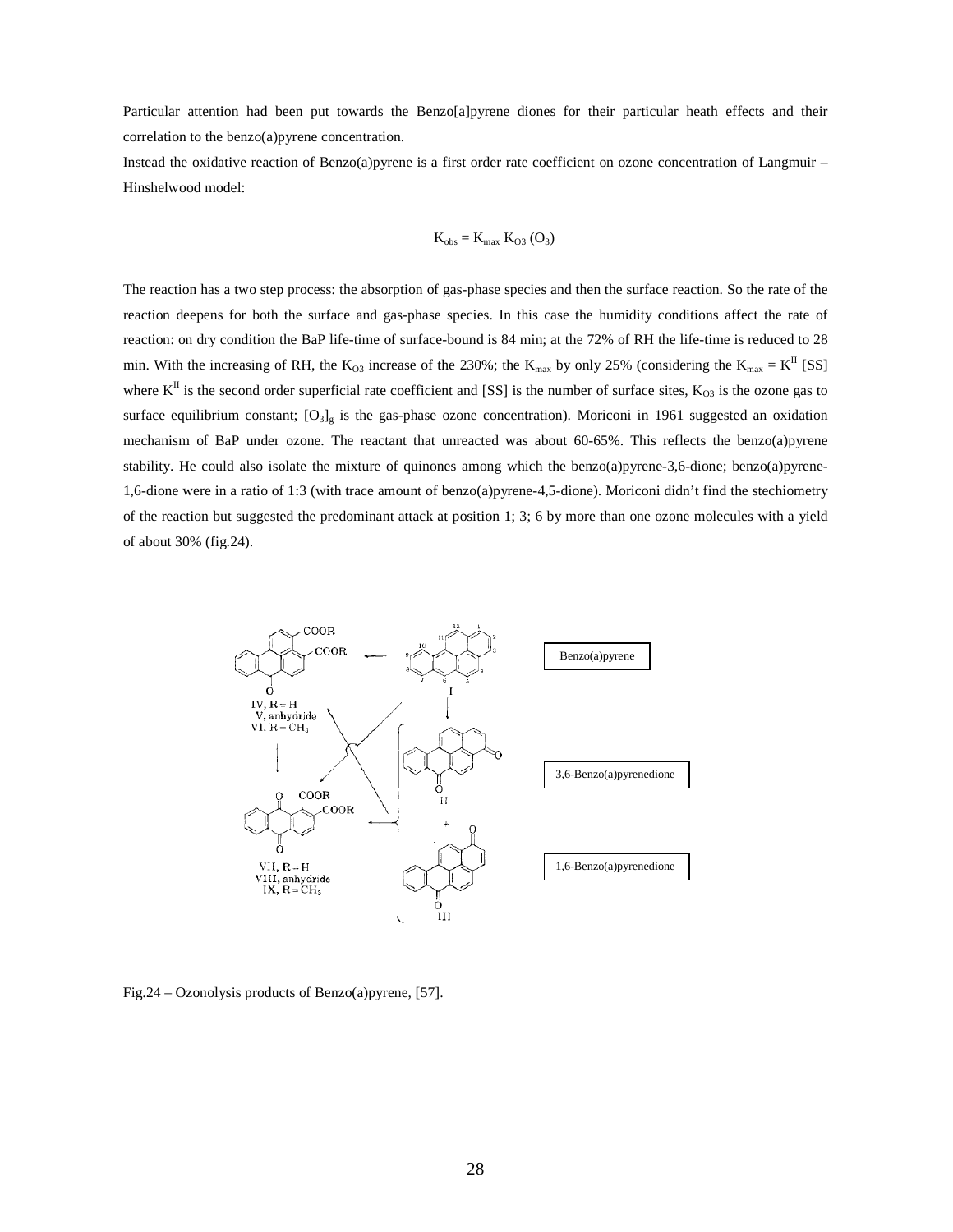The ozone can attack not substituted carboxylic aromatics predominantly in two ways:

1) as double bound reactant, in one step or nearly simultaneous electrophilic – nucleophilic four centres attack on the most olefinic bond with the **X** and **XI** intermediates (fig. 10), [57].



2) as an electrophilic reactant assuming a two-step attack at the most reactive counters (the carbons with the lowest carbon localization energies) with the XII XIII and XIV intermediates and thence to p-quinones, [57].



As example, in subsequence fig.25 shows the view of reaction of the 6,12-Benzo(a)pyrenedione: the same view of reaction of all benzo(a)pyrenediones (1,6; 3,6; 6,12-Benzo(a)pyrenedione), [58].



Fig. 25 – Karel and Van Cauwenberghe propose ozonolysis mechanism of Benzo(a)pyrene reaction [34] .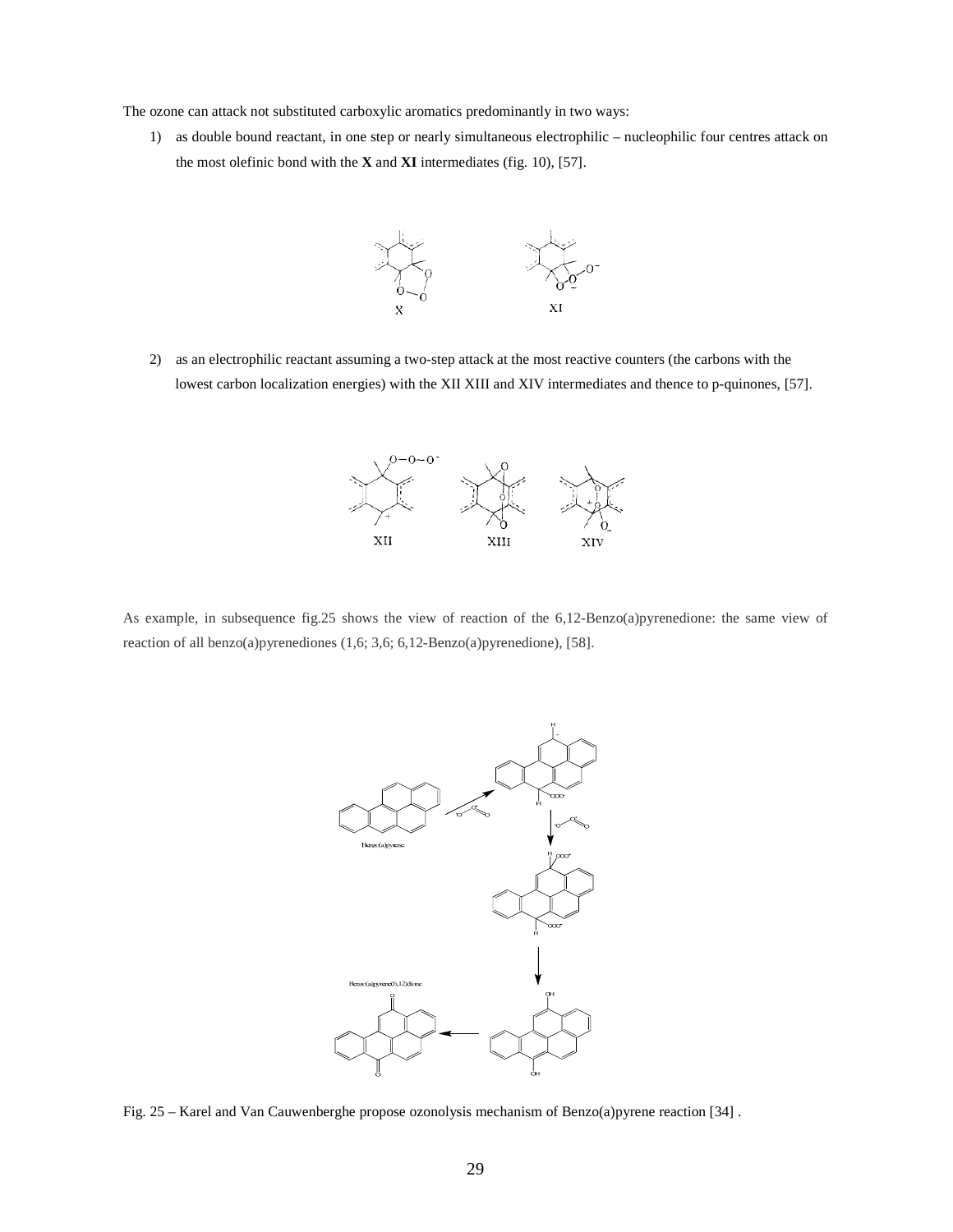The proposed mechanism of reaction reflected Moriconi's hypothesis of the XII intermediate, even he didn't find in in the separated mixture of diones, the Benzo(a)pyrene-6,12-dione, maybe for the lowest yield. The preferred ozonization position depends on the molar ratio of ozone/PAH after oxidative workup [58].

As we said, there are also other oxidant species: the OH and  $NO<sub>x</sub>$  radicals.

The OH major reactant is the addition to the aromatic ring with the formation of cresols that are more reactive themselves toward OH and sub sequentially with nitrogen oxides.

Like PAHs, for Oxy-PAHs the chemical-physical constants, well describe the different behaviour of single compound in relation with its chemical structure: in tab.6 these data are described.

| Solubility<br><b>Boiling</b><br>Melting                   |
|-----------------------------------------------------------|
| Point<br>္ပ<br>Point<br>္င<br>Physical<br>state<br>Colour |
| 287<br>Solid                                              |
| 208<br>Solid                                              |
| Solid                                                     |
| 277<br>Needles<br>Golden<br>Orange                        |
| 295<br>Solid<br>Red                                       |
| 312<br>Solid<br>Brown<br>Red                              |
| 168<br>Solid                                              |

Tab. 6 – Chemical physical constant of Oxy-PAHs (for the explanations see tab.5) [59].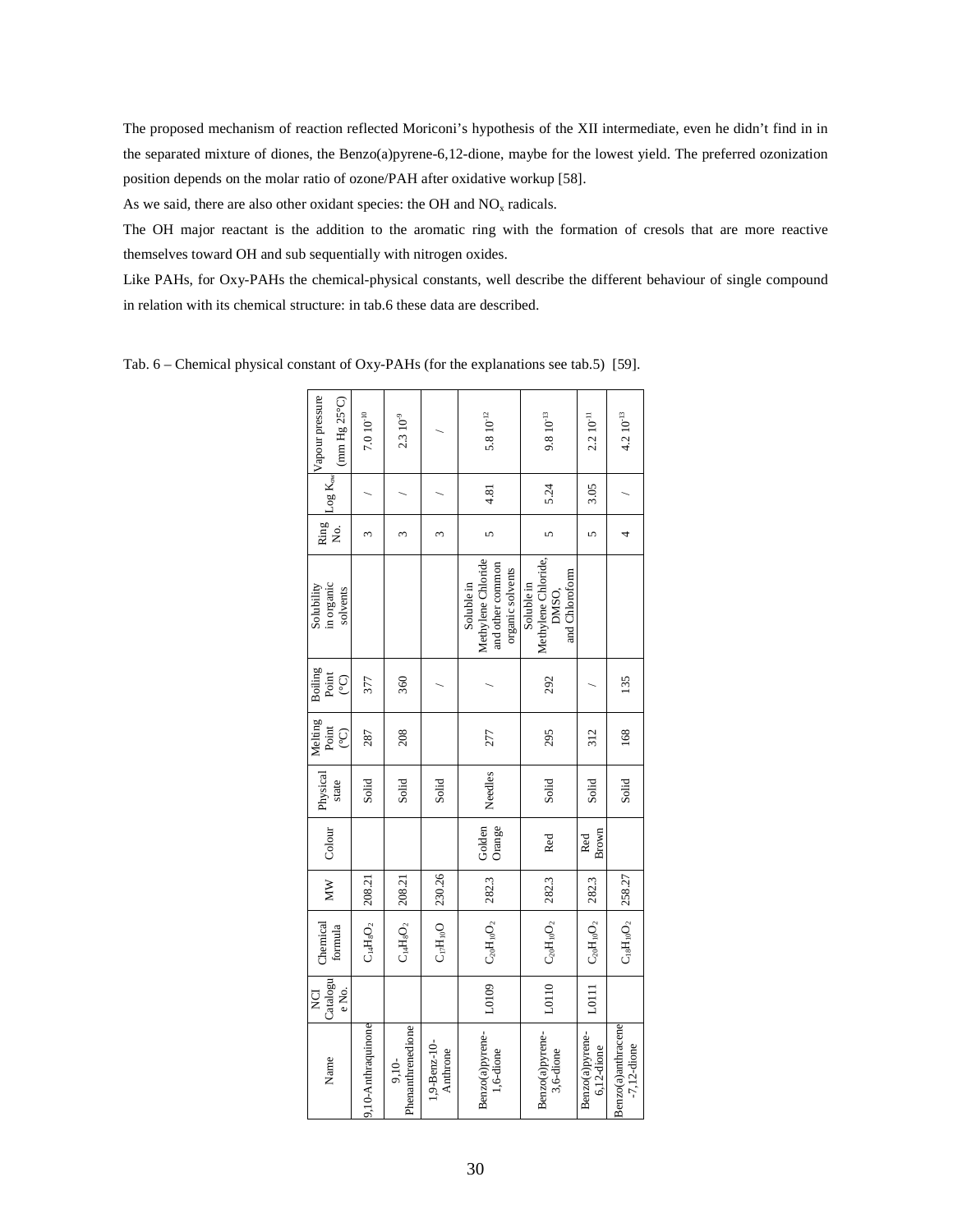In the following table (tab.7) the Oxy-PAHs' concentrations reported in literature are presented.

| Benzo[a]pirene-1,6-dione;<br>Benzo[a]pirene-3,6-dione;<br>Benzo[a]pirene-6,12-dione | Munich<br>Germany | 0.05-0.334 ng/m <sup>3</sup><br>as single;<br>0,043-0,605<br>$ng/m3$ as sum | February<br>1997 | Environ.<br>Sci.<br>Technol.<br>1999, 33, 1552-1558<br>R.Koeber, JM. Bayona, R.<br>Niessner                        |
|-------------------------------------------------------------------------------------|-------------------|-----------------------------------------------------------------------------|------------------|--------------------------------------------------------------------------------------------------------------------|
| Benzo[a]pirene-1,6-dione;<br>Benzo[a]pirene-3,6-dione;<br>Benzo[a]pirene-6,12-dione | Munich<br>Germany | bapd<br>max<br>sum<br>equal<br>to<br>$pg/m^3$                               | 353 July 1997    | Sci.<br>Technol.<br>Environ.<br>1999, 33, 1552-1558<br>R.Koeber, JM. Bayona, R.<br>Niessner                        |
| Benzo(a)pyrene-diones<br>$(1,6-3,6-4,5-6,12-7,8-7,10-$<br>$11, 12$ -Bapd)           | Munich<br>Germany | 0,008-0,070<br>ng/m <sup>3</sup>                                            | October<br>2003  | Bioanal.<br>Anal.<br>Chem<br>(2005) 381: 508-519<br>J.Llintelmann, K. Fischer,<br>E. Karg; A. Scroppel             |
| $Benzo(a)$ pyrene-diones<br>$(1,6-3,6-4,5-6,12-7,8-7,10-$<br>11,12-Bapd)            | Munich<br>Germany | $<$ LOD                                                                     | August<br>2003   | Bioanal.<br>Anal.<br>Chem<br>June, July, (2005) 381: 508-519<br>J.Llintelmann, K. Fischer,<br>E. Karg; A. Scroppel |
| 9,10-Phenanthrenequinone                                                            | <b>Boston</b>     | Massachusetts 0,43-0,04 ng/m <sup>3</sup>                                   | June 1994        | Thesis of Massachusetts<br>Institute<br>of<br>Technology1997<br>JO. Allen, AF. Sarofim,<br>KA. Smith               |
| Benzo(a) pyrene -6,12- dione Massachusetts                                          | <b>Boston</b>     | 0,096-0,009<br>$ng/m^3$                                                     | June 1994        | Thesis of Massachusetts<br>Institute<br>of<br>Technology1997<br>JO. Allen, AF. Sarofim,<br>KA. Smith               |
| Benzo(A)pyrene diones                                                               |                   | Urban Area<br>0,008-0,605<br>ng/m <sup>3</sup>                              |                  | Winter Sample                                                                                                      |
| Benzo(A) pyrene diones                                                              |                   | Urban Area<br>0,009-0,353<br>$ng/m^3$                                       |                  | <b>Summer Sample</b>                                                                                               |

Tab. 7 – Oxy-PAHs' concentrations reported from the indicated papers.

### **1.5.3 Nitrated Polycyclic Aromatic Hydrocarbons**

Similarly to Oxy-PAHs, Nitro-PAHs are formed either directly during combustion, or by chemical reaction (photooxidation) initiated by oxygenated atmospheric oxidants (for example OH· and  $O_3$ ), [60].

Atmospheric N-PAHs have two kinds of sources: direct (anthropogenic) emission and *in situ* formation involving parent PAHs and nitrating species  $(OH + NO_2; NO_3; HNO_3)$  with isomerically different products. The 1-Nitro-Pyrene is one main nitro-PAH present in diesel exhaust and was therefore be found in every sample collected at the traffic influenced sampling site. Also the 3-Nitro-Fluoranthene is directly emitted.

While the 2-Nitro-Pyrene and 2-Nitro-Fluoranthene are mainly present on particles due to previous atmospheric formation in the gas-phase.

So, for example the concentrations between 2-Nitro-Fluoranthene/1-Nitro-Pyrene (2NFA/1NPY) weigh the relative impact of secondary vs. primary sources; 2-Nitro-Fluoranthene/2-Nitro-Pyrene (2NFA/2NPY) discriminate night time vs. daytime secondary formation [61].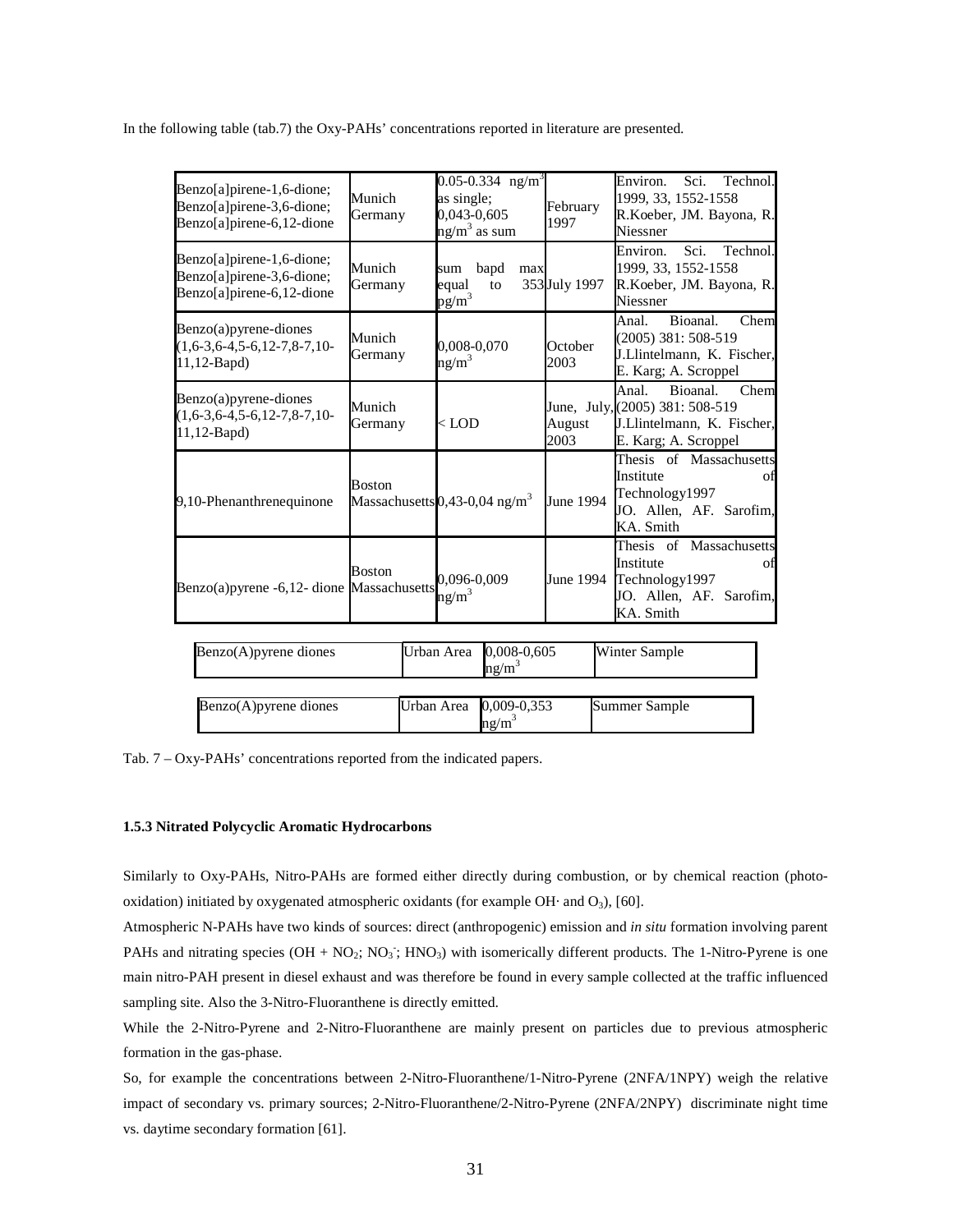In tab. 8 the registry numbers are represented and some structural information of Nitro-PAHs. There wasn't a match for information about solubility; boiling point, etceteras in the adopted bibliography.

| Name                 | 1-Nitronaphtalene | 9-Nitroanthracene | 1-Nitropyrene   | 6-Nitrochrysene    | 1,6-Dinitropyrene                  |  |
|----------------------|-------------------|-------------------|-----------------|--------------------|------------------------------------|--|
| <b>Structure</b>     | NO <sub>2</sub>   | NO <sub>2</sub>   | NO <sub>2</sub> | NO <sub>2</sub>    | NO <sub>2</sub><br>NO <sub>2</sub> |  |
| Molecular<br>Formula | $C_{10}H_7NO_2$   | $C_{14}H_9NO_2$   | $C_{16}H_9NO_2$ | $C_{18}H_{11}NO_2$ | $C_{16}H_8N_2O_4$                  |  |
| Molecular<br>Weight  | 173.17            | 223.23            | 247.25          | 273.29             | 292.25                             |  |

Tab. 8 – Structure; MF, MW of Nitro-PAHs.

The specific nitro-PAH isomers formed from the gas-phase OH radical-initiated reactions as well as their product yields, are given in Table 9. It should be noted that the nitrofluoranthenes and nitropyrenes formed from the gas-phase reactions of fluoranthene and pyrene have sufficiently low vapour pressures that they condense onto particles in the atmosphere, and at least for the 4-ring PAH, particle-phase nitro-PAH are formed from gas-phase PAH precursors.

Tab. 9 - Nitro-PAHs products formed from the gas – phase reactions of PAHs with hydroxyl radicals and nitrate radicals, in the presence of  $No<sub>x</sub>$ , and their yield.

|                |                        | Reaction with  |                             |                |  |
|----------------|------------------------|----------------|-----------------------------|----------------|--|
|                | <b>OH</b>              |                | NO <sub>3</sub>             |                |  |
| <b>PAH</b>     | Product                | Yield %        | Product                     | Yield %        |  |
| Naphthalene    | 1-Nitro-Naphtalene     | 0,3            | 1-Nitro-Naphtalene          | 17             |  |
|                | 2-Nitro-Naphtalene     | 0,3            | 2-Nitro-Naphtalene          | 7              |  |
|                | 5-Nitro-Acenaphtene    |                | 4-Nitro-                    | 40             |  |
|                |                        |                | Acenaphtene                 |                |  |
| Acenaphtene    |                        | 0,2            | $3-Nitro-$                  | $\overline{2}$ |  |
|                | 3-Nitro-Acenaphtene    | (as sum)       | Acenaphtene                 |                |  |
|                |                        |                | 5-Nitro-                    |                |  |
|                | 4-Nitro-Acenaphtene    |                | Acenaphtene                 | 1,5            |  |
| Acenaphthylene | 4-Nitro-Acenaphthylene | $\overline{2}$ | <b>No Reaction Products</b> |                |  |
|                | 3-Nitro-Fluorene       | 1,4            | No Reaction Products        |                |  |
| Fluorene       | 1-Nitro-Fluorene       | 0,6            | No Reaction Products        |                |  |
|                | 4-Nitro-Fluorene       | 0,3            | <b>No Reaction Products</b> |                |  |
|                | 2-Nitro-Fluorene       |                | <b>No Reaction Products</b> |                |  |
|                |                        |                | Four Nitro-Isomers          |                |  |
| Phenanthrene   | Two Nitro-Isomers      |                | (including 9-Nitro-         |                |  |
|                |                        |                | Phenanthrene)               |                |  |
| Anthracene     | 1-Nitro-Anthracene     | low            | 1-Nitro-Anthracene          | low            |  |
|                | 2-Nitro-Anthracene     | low            | 2-Nitro-Anthracene          | low            |  |
|                | 2-Nitro-Pyrene         | low            |                             | 0,06           |  |
| Pyrene         | 4-Nitro-Pyrene         | low            | 4-Nitro-Pyrene              |                |  |
|                | 2-Nitro-Fluoranthene   | 3              | $2-Nitro-$                  |                |  |
| Fluoranthene   | 7-Nitro-Fluoranthene   | 1              | Fluoranthene                | 24             |  |
|                | 8-Nitro-Fluoranthene   | 0,3            |                             |                |  |
| Acenaphtilene  | two nitroarene isomers | 0,1            | <b>No Reaction Products</b> |                |  |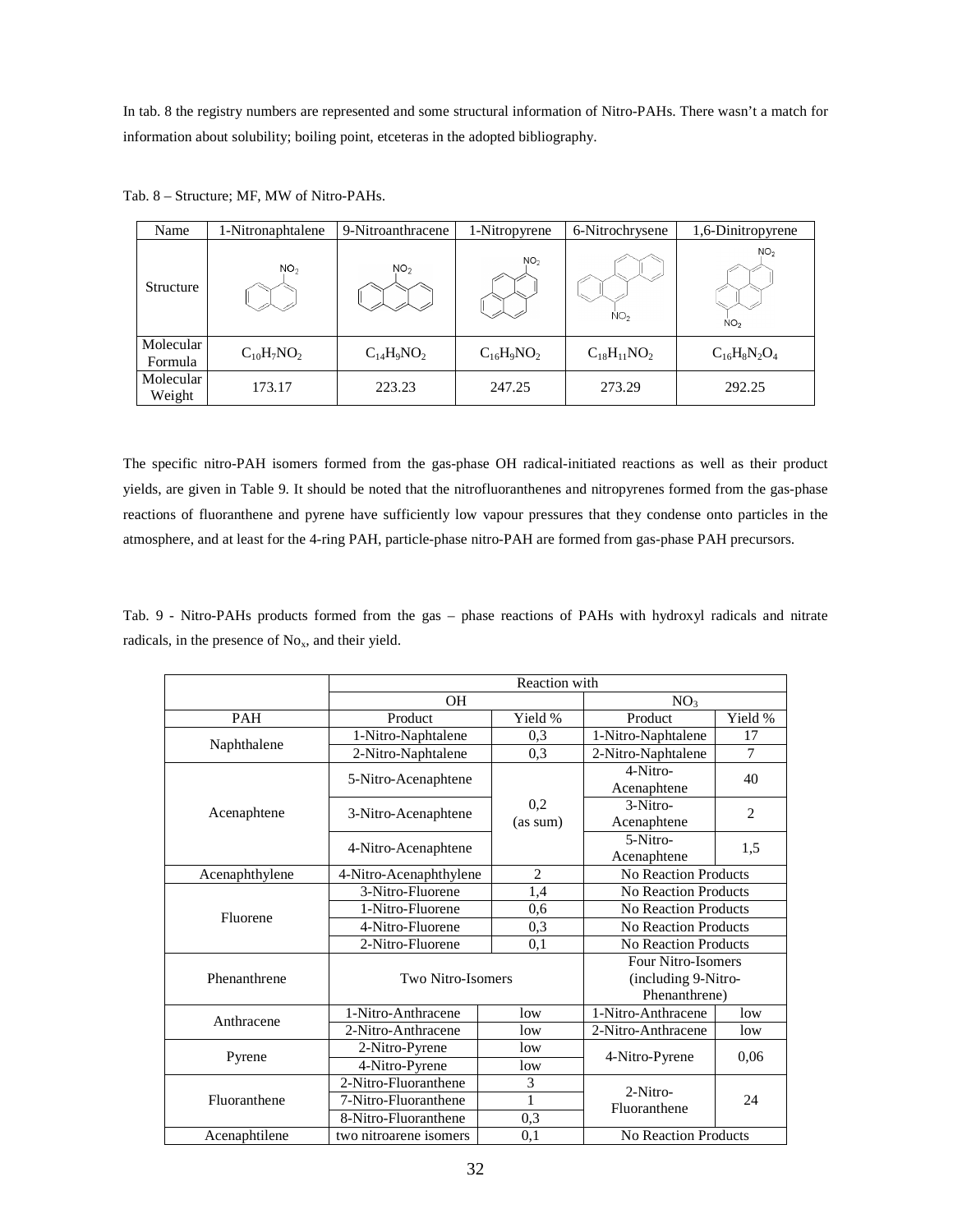The nitro-PAHs' compounds present in the particulate matter could be formed from three processes: the direct gasphase electrophilic nitration at high temperature (in the combustion process), the gas-phase nitration of PAHs in atmosphere on Sunday with OH radicals reactions and the nitration of PAHs in atmosphere in the night with NO<sub>3</sub> radicals reactions. These reactions are dramatically influenced by the substrate: the nitrations are promoted in a silica substrate; inhibited in a carbonaceous substrate – Jager and Hanus, 1980.

Even if the presence of  $HNO<sub>3</sub>$  on carbonaceous substrate (like in the smoke plume), favours the nitration [62]. In the figure 26 the daytime gas-phase photo-oxidation of naphthalene with OH radicals is presented, [63] and in figure 27 with an higher yield, with  $NO<sub>3</sub>$ .



Fig.26 - Daytime gas-phase photo-oxidation of naphthalene with OH.



Fig.27 - Daytime gas-phase photo-oxidation of naphthalene with  $NO<sub>3</sub>$ .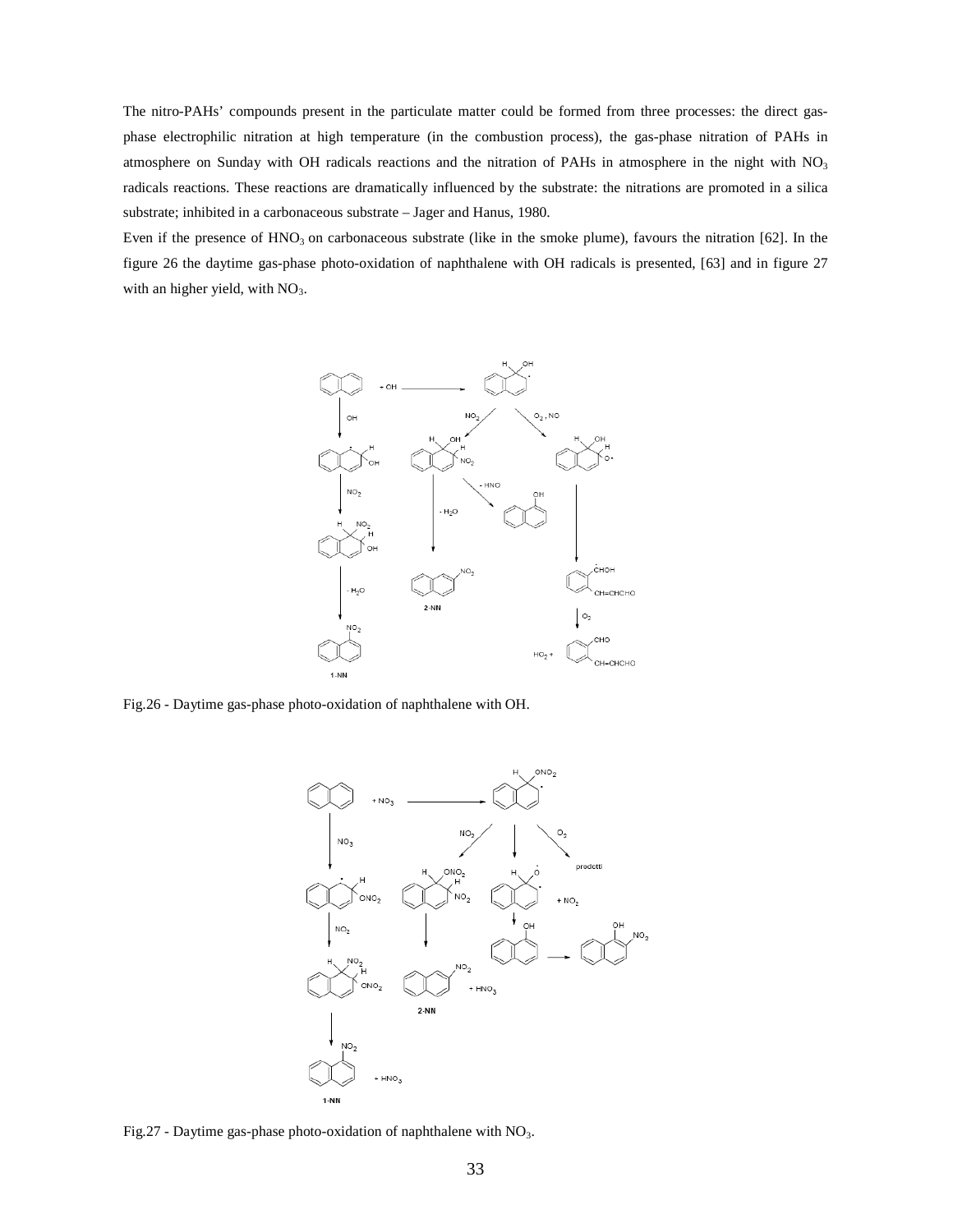While the pyrene reaction with OH radicals is represented in fig.28.



Fig.28 – Formation of Nitro-pyrene in atmosphere.

#### **1.6 Bisphenol A**

Bisphenol A (BPA), is an organic compound synthesized for the first time in 1891 from A.P. Dianin [15]. In 1936 the estrogenic behaviour of the molecule has been studied like a synthetic hormone. The research later has been abandoned in favour of the better response of Diethylstilbestrol, (DES) [16]. In 1938 P. Castan patented the epoxy resins, obtained from the reaction between BPA and epichlorohydrin [17], and the same year, in 1955, D. Fox (hired by General Electric) and H. Schnell (Bayer) patented the polycarbonate made from BPA [18].

This polymer is still obtained from the electrophilic aromatic substitution of phenol and acetone [17]. About 65% of BPA produced every year is used for the polycarbonate synthesis, the 25% for the epoxy resins and the remaining 10% for other products. The polycarbonates are thermoplastic polymers, used as commodities and plastics engineering, with a repeating chemical structure of:



It is used for:

- compact discs, DVDs;
- baby's bottles;
- drinking bottles;
- drinking glasses;
- lab equipment, research animal enclosures;
- lighting lenses, sunglass/eyeglass lenses, safety glasses, automotive headlamp lenses;
- MP3/Digital audio player cases;
- Advertisement: signs, displays, poster protection;
- Building: domelights, flat or curved glazing, and sound walls;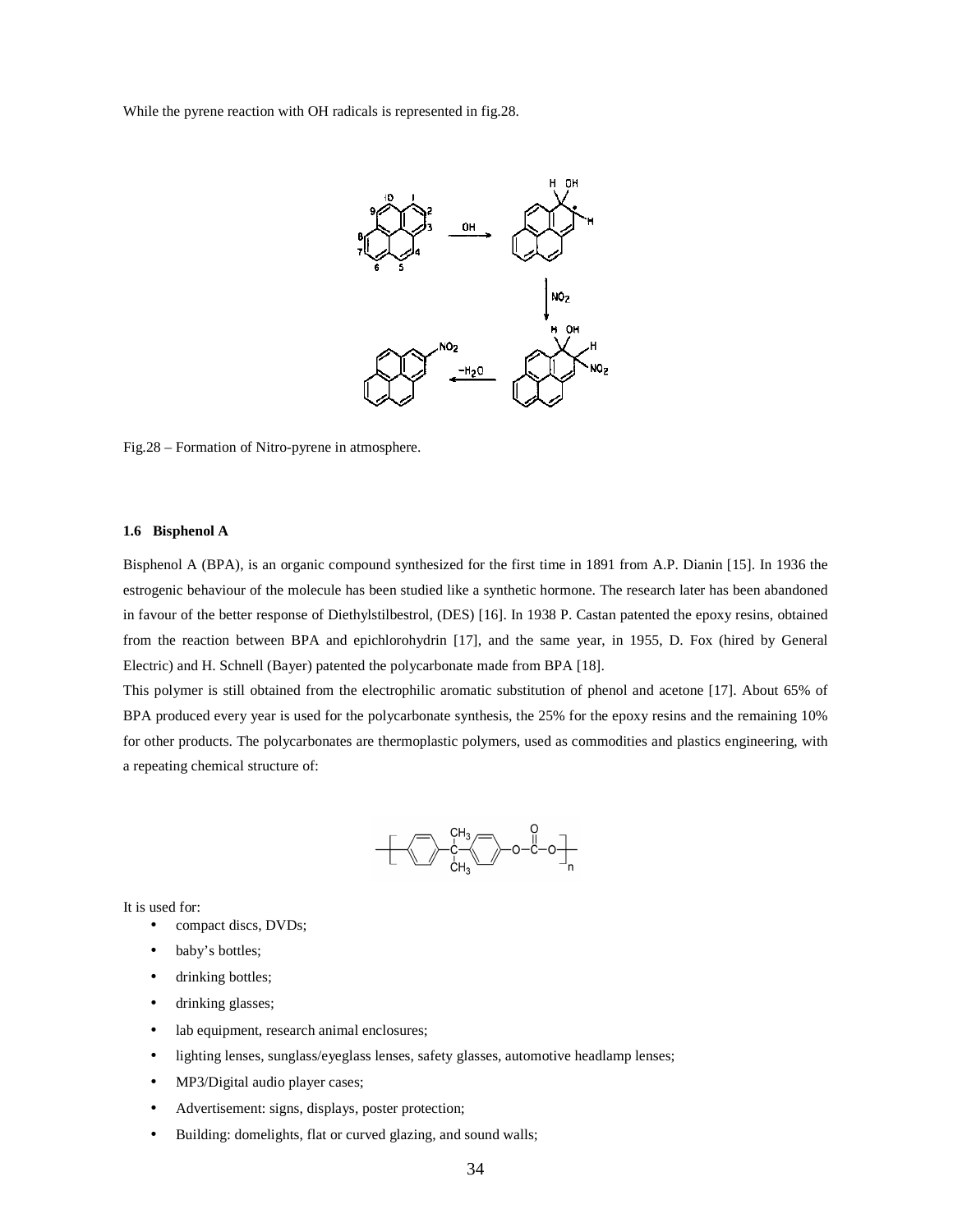- Computers;
- Industry: machined or formed, cases, machine glazing, riot shields, visors, instrument panels.

The epoxy resin has a repeating chemical structure:



and is used for:

- coatings;
- adhesives (polyurethane, acrylic, cyanoacrylate);
- composite materials such as those using carbon fibres and fibreglass reinforcements;
- master models, laminates, castings, fixtures;
- it is employed in motors, generators, transformers, integrated circuits, transistors and hybrid circuits, circuit boards printing, switchgear, bushings, and insulators in order to protect electrical components from short circuiting, dust and moisture;
- marine applications;
- aerospace industry as a structural matrix material which is then reinforced by fibre;
- mixed with pigment, it is used as a painting medium;
- manufacturing rotor blades of wind turbine.

Bisphenol A is used also as raw matter in the production of Tetrabromobisphenol A, a flame retardant and for Polyvinyl cloride (PVC). Bisphenol A Diglycydilether Methacrylated is employed for protective covering of tins for food and in the partial or seal denture.

Consequently, the annual production as raw material is of 2–3 million metric tonnes of BPA.

# **1.6.1 Human Exposure and Toxic Effect on Human Heath**

The human exposure has been proved to be continuative and chronic. Studies of "Center for Disease and Prevention" of the United States have highlighted a trace of BPA in 93% of human urine from 2003 and 2004 [64, 65]. It could come from different sources: the first is food ingestion for migration from commodities especially at high temperature [66]. The concentration of the monomer in urine is particularly alarming for babies, as shown in table 10, [65, 67-69]: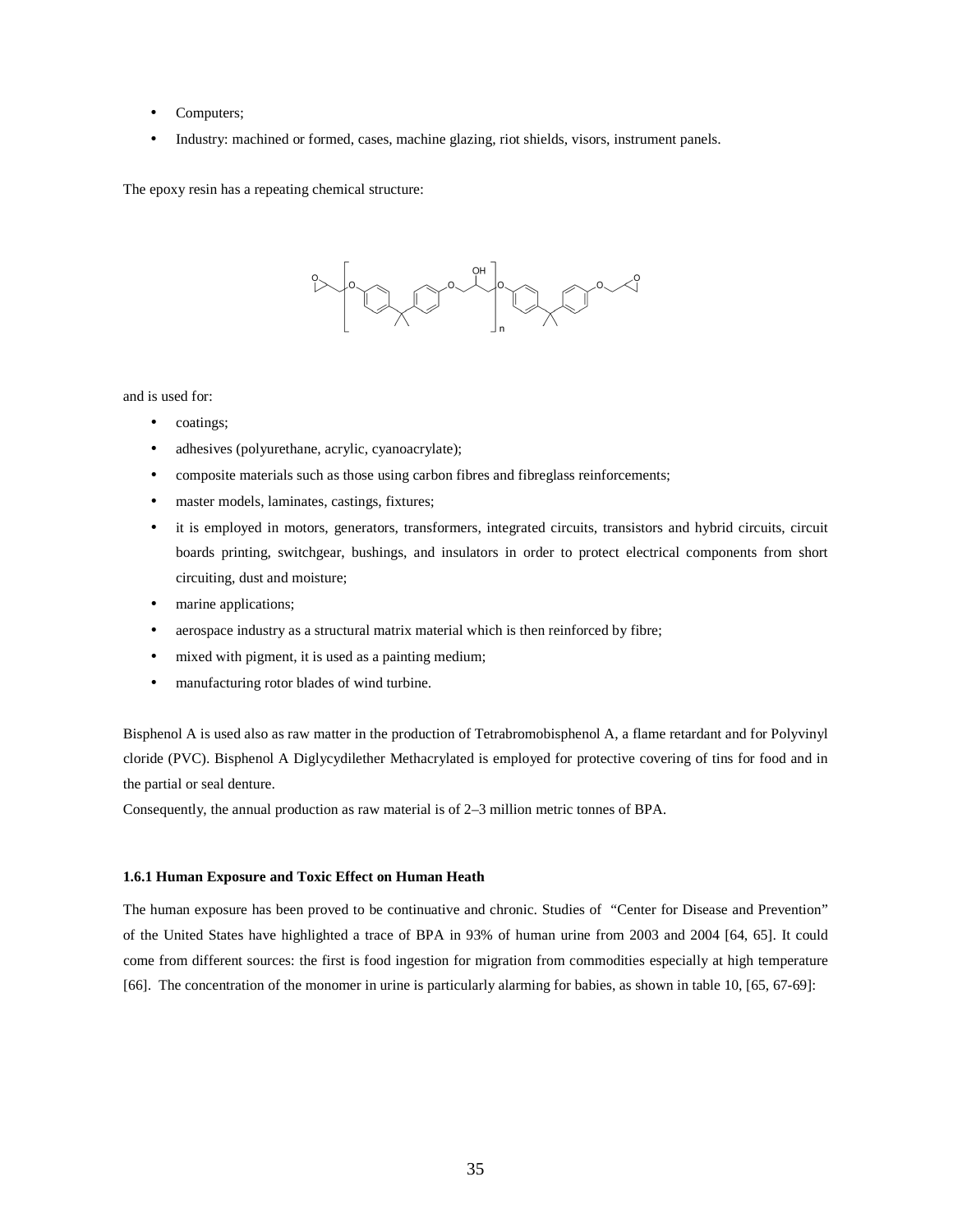| Age        | <b>Food and Drink eat</b>                     | Exposition to BPA µg/Kg bw/day |
|------------|-----------------------------------------------|--------------------------------|
| 3 month    | Breast milk                                   | 0.2                            |
| 3 month    | Baby's bottle in PC or glass                  | 2.3                            |
| 3 month    | Baby bottle in PC                             |                                |
| 6 month    | Baby's bottle in PC and other commercial food |                                |
| $1-5$ year | Commercial food                               | 5.3                            |
| Adults     | Commercial food                               |                                |

Tab.10 – Concentration the Bisphenol A in the human urine.

Other data reported the presence of BPA in urine, amniotic fluid, tissues and breast milk, all show human's broad exposure, [70, 71]. In fact from EFSA (2006), a range of concentrations are estimated for adults that equals to 0,02-59  $\mu$ g/Kg bw/day, [72].

The Low observed Adverse Effect Level (LOAEL), from *in vivo* animal study is 50 mg/kg bw/day, [73]; the Oral Reference Dose (RfD) 0,05 mg/kg bw/day and the No Observed Adverse Effect Level (NOAEL) 0,016 mg/kg bw/day, [74].

The exposed data, in 2008, induced the Canadian Government to proscribe the feeding bottles made of polycarbonate and implemented restrictions for the release of the molecule in the environment from Industries and the 13th of March of 2009 the United States Government proscribed all food vessels containing Bisphenol A, [75, 76]

*In vitro* and animal studies have demonstrated that BPA effects are dose-linked, a high dose develops hyperinsulinemia, insulin-resistance and acts like "endocrine disruptor", interfering with the growth of the central nervous system and the reproductive one. Exposure to low doses stimulates the insulin release and reduces the adiponectin secretion [77]. Moreover, the pollutant is tied to the adiponectin secretion and other biological mechanisms still unknown [78], cardiovascular diseases and progression of mammary and prostate carcinoma.

## **1.6.2 The Concentration of Bisphenol A in the Particulate Matter**

The second most important exposure to Bisphenol A is by inhalation and was estimated at about 0,5% in comparison to the assumption by ingestion, [79]. But this data is important because of the continuous all day long exposure; an exposure that adds to the data of ingestion during meal; aside from culture and habits. In fact there are some studies about the urban indoor and outdoor concentration of the molecule, reported in table 11.